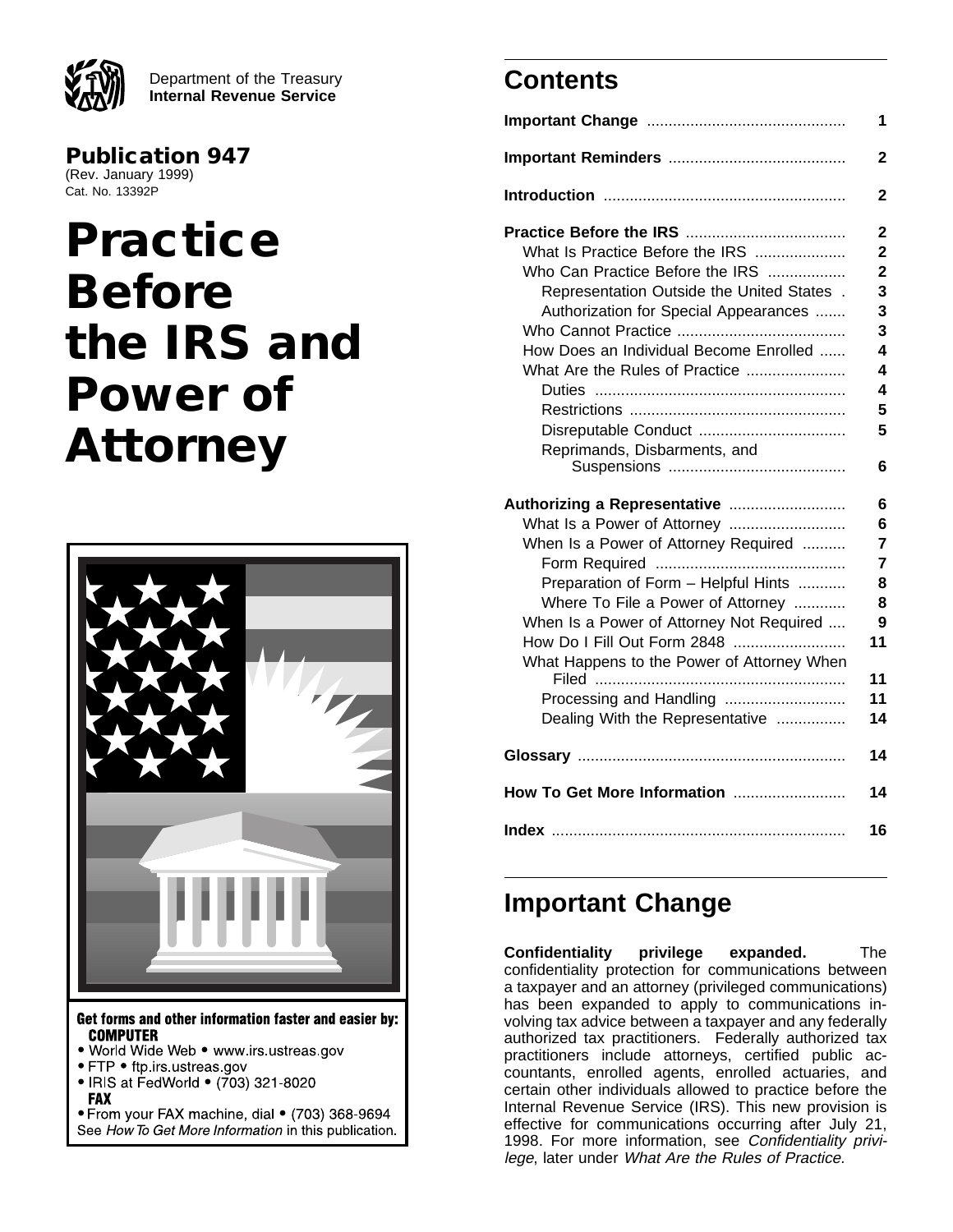# **Important Reminders**

**Form 8821.** Form 8821, Tax Information Authorization, can be used only to authorize disclosure of tax information to a third party. See When Is a Power of Attorney Not Required, later. To appoint a representative, use Form 2848, Power of Attorney and Declaration of Representative.

**Non-IRS powers of attorney.** A general, durable, or even a limited power of attorney will be accepted by the IRS if it satisfies the same requirements as does Form 2848. If the non-IRS power of attorney does not contain all the required information, the attorney-in-fact (the representative) appointed by the non-IRS power of attorney may be able to add the missing information by attaching a Form 2848. See Non-IRS powers of attorney, under When Is a Power of Attorney Required, later.

**Facsimile copies.** The IRS will accept a copy of a power of attorney that is submitted by facsimile transmission (FAX) if the appropriate IRS office is equipped to receive it.

# **Introduction**

This publication discusses who can represent a taxpayer before the IRS and what forms or documents are used to authorize a person to represent a taxpayer. Usually, attorneys, certified public accountants (CPAs), enrolled agents, and enrolled actuaries can represent taxpayers before the IRS. Under special circumstances, others, including unenrolled return preparers, can represent taxpayers before the IRS. For details regarding taxpayer representation, see Who Can Practice Before the IRS, later. The publication also contains a glossary that defines certain professional titles as well as various terms.

Also covered is the use of Form 8821 to authorize an individual or certain entities to receive and inspect a taxpayer's confidential tax information.

### **Useful Items**

You may want to see:

#### **Publication**

- □ 1 Your Rights as a Taxpayer
- □ 470 Limited Practice Without Enrollment

#### **Form (and Instructions)**

- □ 2848 Power of Attorney and Declaration of Representative
- □ 8821 Tax Information Authorization

# **Practice Before the IRS**

The **Director of Practice** is responsible for administering and enforcing the regulations governing practice before the IRS. These regulations are published in pamphlet form as Treasury Department Circular 230. The director's responsibility includes making determinations on applications for enrollment to practice and conducting disciplinary proceedings relating to those allowed to practice.

# **What Is Practice Before the IRS**

A person is practicing before the IRS if he or she:

- Communicates with the IRS for a taxpayer regarding the taxpayer's rights, privileges, or liabilities under laws and regulations administered by the IRS,
- Represents a taxpayer at conferences, hearings, or meetings with the IRS, or
- Prepares and files necessary documents with the IRS for a taxpayer.

Just preparing a tax return, furnishing information at the request of the IRS, or appearing as a witness for the taxpayer is not practice before the IRS. These acts can be performed by anyone.

# **Who Can Practice Before the IRS**

Any of the following individuals can practice before the IRS. However, any individual who is recognized to practice (a **recognized representative**) must file a written declaration with the IRS that he or she is qualified and authorized to represent you. Part II of Form 2848 is a declaration that can be used for this purpose.

**Attorneys.** Any attorney who is not currently under suspension or disbarment from practice before the IRS and who is a member in good standing of the bar of the highest court of any state, possession, territory, commonwealth, or of the District of Columbia may practice before the IRS.

**Certified public accountants (CPAs).** Any CPA who is not currently under suspension or disbarment from practice before the IRS and who is duly qualified to practice as a CPA in any state, possession, territory, commonwealth, or in the District of Columbia may practice before the IRS.

**Enrolled agents.** Any enrolled agent may practice before the IRS.

**Enrolled actuaries.** Any individual who is enrolled as an actuary by the Joint Board for the Enrollment of Actuaries may practice before the IRS. The practice of enrolled actuaries is limited to certain Internal Revenue Code sections that relate to their area of expertise, principally those sections governing employee retirement plans.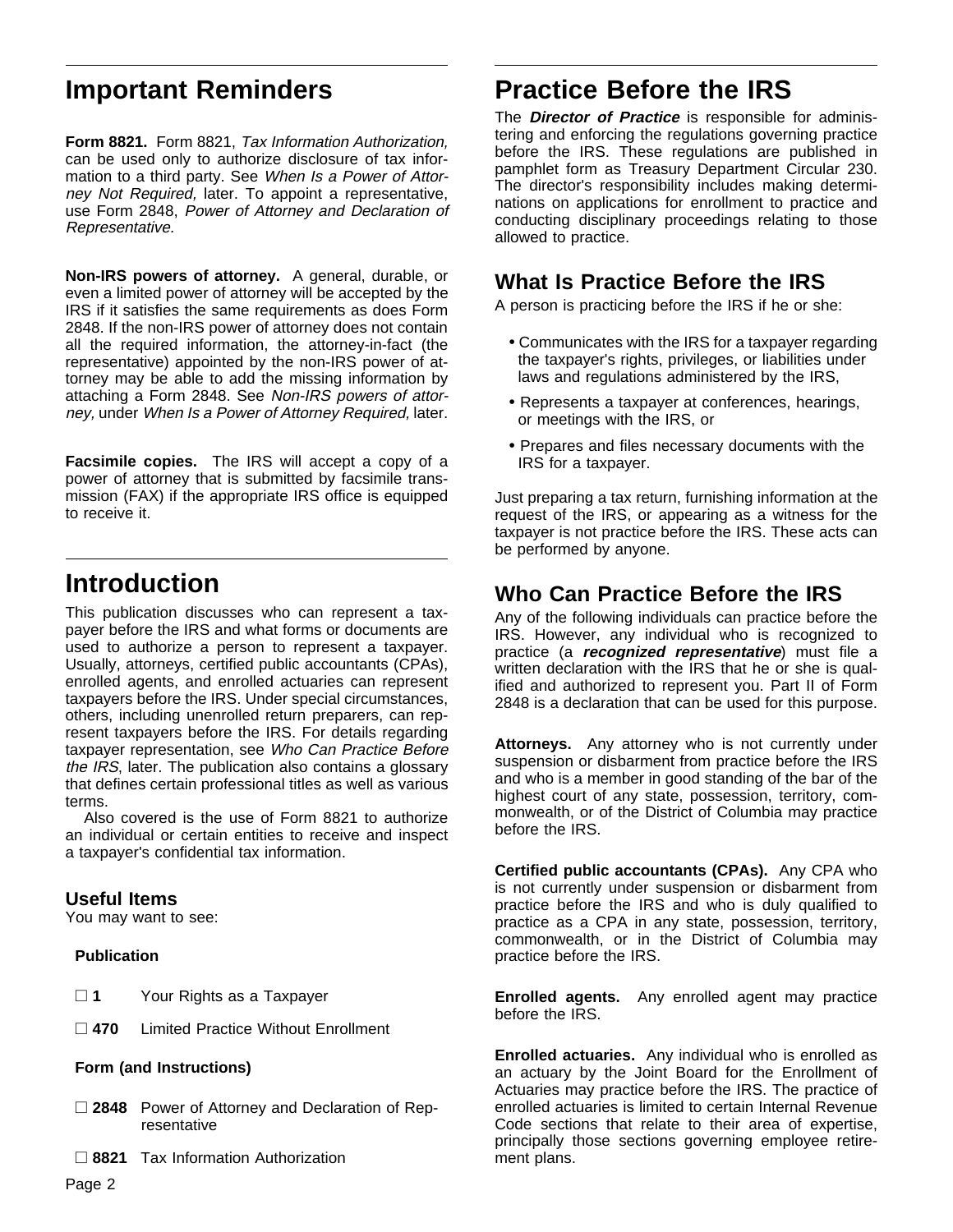**Unenrolled return preparers.** Any individual other than an attorney, CPA, enrolled agent, or enrolled actuary who prepares a return and signs it as the return preparer is an unenrolled return preparer. Also, any individual who prepares a return and is not required to sign it as the preparer is considered to be an unenrolled preparer.

**Limited practice.** An unenrolled return preparer may represent the taxpayer only concerning the tax liability for the year or period covered by the return that he or she prepared. Also, an unenrolled return preparer is permitted to represent taxpayers only before the Examination Division of the IRS and is **not** permitted to represent taxpayers before the Appeals, Collection, or any other division of the IRS.

Unenrolled return preparers **cannot** perform the following activities for another taxpayer.

- Sign claims for refund.
- Receive refund checks.
- Sign consents to extend the statutory period for assessment or collection of tax.
- Sign closing agreements regarding a tax liability.
- Sign waivers of restriction on assessment or collection of a tax deficiency.

For more information on these limits, get Publication 470. This publication is actually a separate printing of Revenue Procedure 81–38.

**Practice denied.** The Director, after giving notice and an opportunity for a conference, can deny eligibility for limited practice before the IRS to any unenrolled preparer or other unenrolled individual (discussed next) who has engaged in disreputable conduct. This conduct includes, but is not limited to, the list of items under Disreputable Conduct shown later under What Are the Rules of Practice.

**Other unenrolled individuals.** Because of their special relationship with a taxpayer, the following unenrolled individuals can represent the specified taxpayers before the IRS, provided they present satisfactory identification and, except in the case of an individual described in (1) below, proof of authority to represent.

- 1) **An individual.** An individual can represent himself or herself before the IRS and does not have to file a written declaration of qualification and authority.
- 2) **A family member.** An individual family member can represent members of his or her immediate family. Family members include a spouse, child, parent, brother, or sister of the individual.
- 3) **An officer.** A bona fide officer of a corporation (including parents, subsidiaries, or affiliated corporations), association, organized group, or, in the course of his or her official duties, an officer of a governmental unit, agency, or authority can represent the organization he or she is an officer of before the IRS.
- 4) **A partner.** A general partner can represent the partnership before the IRS.
- 5) **An employee.** A regular full-time employee can represent his or her employer. An employer can be, but is not limited to, an individual, partnership, corporation (including parents, subsidiaries, or affiliated corporations), association, trust, receivership, guardianship, estate, organized group, governmental unit, agency, or authority.
- 6) **A fiduciary.** A trustee, receiver, guardian, personal representative, administrator or executor can represent the trust, receivership, guardianship, or estate. See Fiduciary under When Is a Power of Attorney Not Required, later.

### **Representation Outside the United States**

An unenrolled individual can represent any individual or entity before IRS personnel who are outside the United States.

### **Authorization for Special Appearances**

The Director of Practice can authorize an individual who is not otherwise eligible to practice before the IRS to represent another person for a particular matter. The prospective representative must request this authorization in writing from the Director of Practice. However, it is granted only when extremely compelling circumstances exist. If granted, the Director of Practice will issue a letter that details the conditions related to the appearance and the particular tax matter for which the authorization is granted.

The authorization letter from the Director of Practice should not be confused with a letter from an IRS service center advising an individual that he or she has been assigned a Centralized Authorization File (CAF) number (an identifying number that the IRS assigns representatives). The issuance of a CAF number does not indicate that a person is either recognized or authorized to practice before the IRS. It merely confirms that a centralized file for authorizations has been established for the representative under that number.

# **Who Cannot Practice**

In general, individuals cannot practice before the IRS either because they are not eligible to practice, or because they have lost the privilege as a result of certain actions. The following individuals generally cannot practice before the IRS.

- 1) Individuals convicted of any criminal offense under the revenue laws of the U.S.
- 2) Individuals convicted of any offense involving dishonesty or breach of trust.
- 3) Individuals under disbarment or suspension from practicing as attorneys, CPAs, public accountants, or actuaries in any state, possession, territory,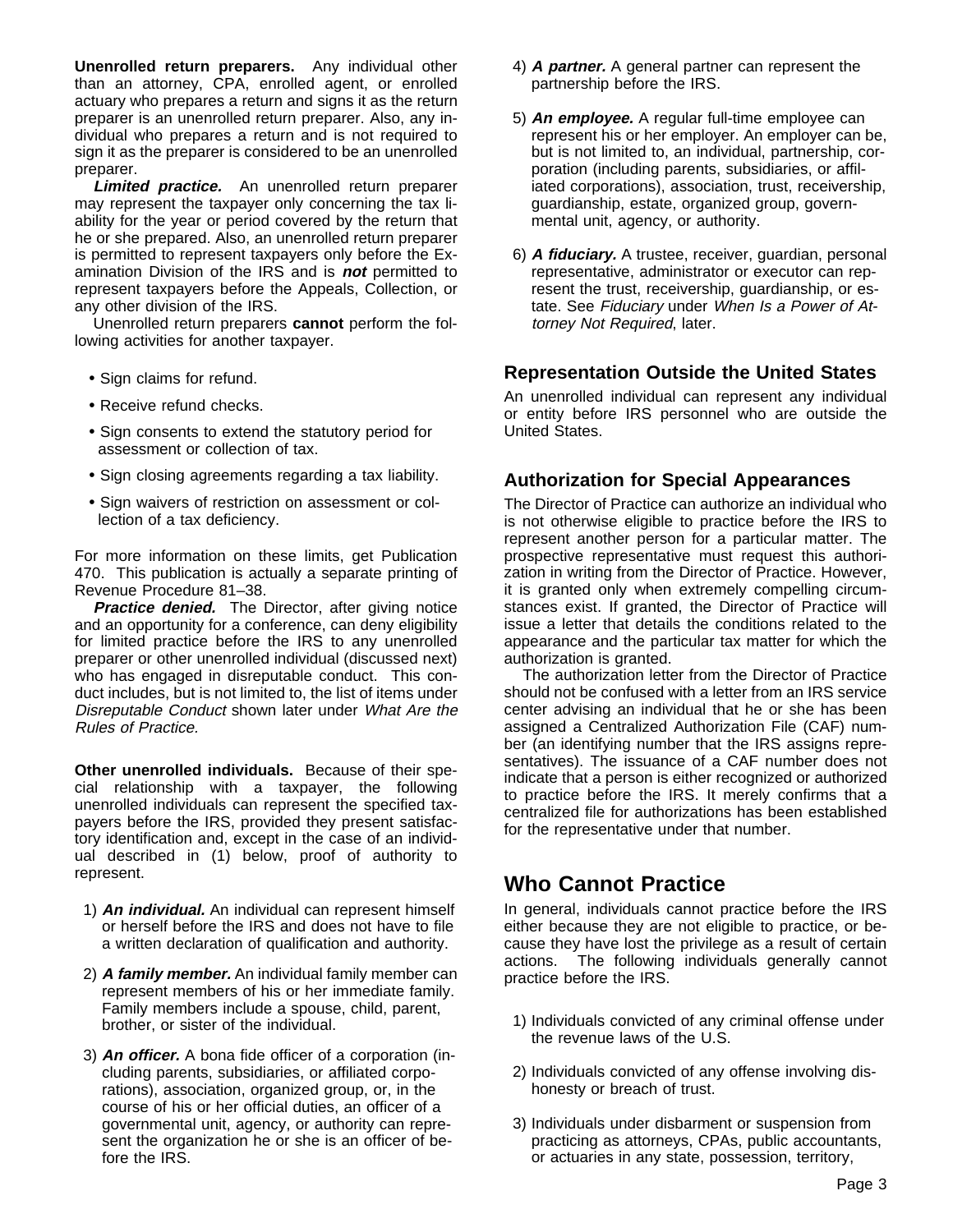commonwealth, or in the District of Columbia, any federal court, or any body or board of any federal agency.

- 4) Individuals who are disbarred or suspended from practice before the IRS because they:
	- a) Refuse or have refused to comply with the regulations governing practice before the IRS.
	- b) Willfully and knowingly mislead or threaten a taxpayer with intent to defraud.
	- c) Have engaged in conduct or practices that are disreputable (see Disreputable Conduct, later).
- 5) Individuals whose applications for enrollment to practice before the IRS have been denied.
- 6) Officers or employees of the U.S. Government or of the District of Columbia.
- 7) Officers or employees of state governments with authority to act on state tax matters, if their employment may disclose facts or information on Federal tax matters.
- 8) Any member of Congress or Resident Commissioner (elect or serving) in connection with any matter for which he or she directly or indirectly receives, agrees to receive, or seeks any compensation.

**Corporations, associations, partnerships, and other persons that are not individuals.** These organizations (or persons) are not eligible to practice before the IRS.

# **How Does an Individual Become Enrolled**

The Director of Practice can grant enrollment to practice before the IRS to an applicant who demonstrates special competence in tax matters by passing a written examination administered by the IRS. Enrollment also can be granted to an applicant who qualifies because of past service and technical experience in the IRS. In either case certain application forms, discussed next, must be filed. An applicant must not have engaged in any conduct that would justify suspension or disbarment by the IRS.

**Form 2587.** Applicants can apply to take the special enrollment examination by filing Form 2587, Application for Special Enrollment Examination. Parts 4 and 5 of the form should be mailed with the examination fee to the address shown on the form. The amount of the fee is also shown on Form 2587. The form is revised annually and is available in mid-June each year. The form must be returned to the IRS by July 31. To obtain Form 2587, see How To Get More Information, later.

**Form 23.** Applicants can apply for enrollment by filing Form 23, Application for Enrollment to Practice Before the Internal Revenue Service, with the Director of Practice. The application must include a check or money order in the amount of the fee shown on Form 23. To obtain Form 23, see How To Get More Information, later.

**Period of enrollment.** An enrollment card will be issued to each individual whose application is approved. The individual is enrolled until the expiration date shown on the enrollment card. To continue practicing beyond the expiration date, the individual must request renewal of the enrollment.

**Form 8554.** Applicants for renewal of enrollment must file Form 8554, Application for Renewal of Enrollment to Practice Before the Internal Revenue Service. To qualify for renewal, applicants generally must complete 72 hours of continuing professional education during each 3-year enrollment cycle. See Form 8554 for more information. To obtain Form 8554, see How To Get More Information, later.

# **What Are the Rules of Practice**

An attorney, CPA, enrolled agent, or enrolled actuary authorized to practice before the IRS (referred to hereafter as a **practitioner**) has the duty to perform certain acts and is restricted from performing other acts. In addition, a practitioner cannot engage in **disreputable conduct** (discussed later). Any practitioner who does not comply with the rules of practice or engages in disreputable conduct is subject to disciplinary action. Also, unenrolled preparers must comply with most of these rules of practice and conduct to exercise the privilege of limited practice before the IRS. See Publication 470 for a discussion of the special rules for limited practice by unenrolled preparers.

# **Duties**

Practitioners must promptly submit **records or information** requested by officers or employees of the IRS. When the Director of Practice requests information concerning possible violations of the regulations by other parties, the practitioner must provide it and be prepared to testify in disbarment or suspension proceedings. A practitioner can be excepted from these rules if he or she believes in good faith and on reasonable grounds that the information requested is privileged or that the request is of doubtful legality.

**Confidentiality privilege.** The confidentiality protection for certain communications between a taxpayer and an attorney (privileged communications) has been expanded to apply to similar communications between a taxpayer and any federally authorized tax practitioner. This new provision is effective for communications occurring after July 21, 1998.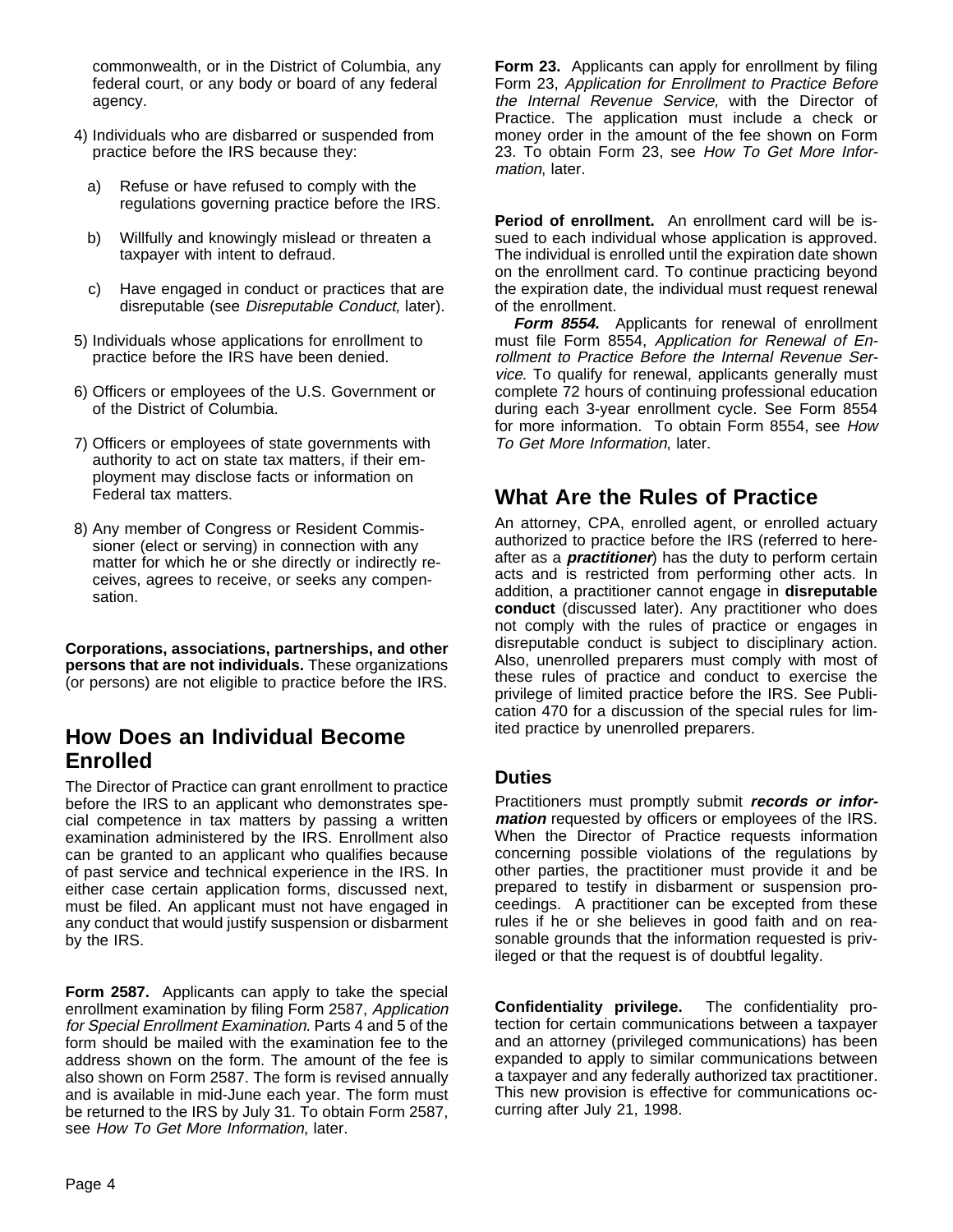

**CAUTION** other than the IRS. This confidentiality privilege cannot be used in<br>any administrative proceeding with an agency

**Communications that are protected.** The protection of this privilege applies only to tax advice given to the taxpayer by any individual who is a federally authorized tax practitioner. Tax advice is advice in regard to a matter that is within the scope of the practitioner's authority to practice. The confidentiality protection applies to communications that would be privileged if between the taxpayer and an attorney and that relate to noncriminal:

- Tax matters before the IRS, or
- Tax proceedings brought in federal court by or against the United States.

**Communications regarding corporate tax shelters.** This protection of tax advice communications does not apply to certain written communications between a federally authorized tax practitioner and a director, shareholder, officer, employee, agent, or representative of a corporation. It does not apply if the communication involves the promotion of the direct or indirect participation of the corporation in any tax shelter.

**Duty to advise.** A practitioner who knows that his or her client has not complied with the revenue laws or has made an error in or omission from any return, document, affidavit, or other required paper has the responsibility to advise the client promptly of the noncompliance, error, or omission.

**Due diligence.** A practitioner must exercise due diligence when performing the following duties.

- Preparing or assisting in the preparation, approving, and filing of returns, documents, affidavits, and other papers relating to IRS matters.
- Determining the correctness of oral or written representations made by him or her to the Department of the Treasury.
- Determining the correctness of oral or written representations made by him or her to clients with reference to any matter administered by the IRS.

# **Restrictions**

Practitioners are restricted from engaging in certain practices. The following paragraphs discuss some of those restricted practices.

**Delays.** A practitioner must not unreasonably delay the prompt disposition of any matter before the IRS.

**Assistance from disbarred or suspended persons and former IRS employees.** A practitioner must not knowingly directly or indirectly do the following.

• Employ or accept assistance from any person who is under disbarment or suspension from practice before the IRS.

- Accept employment as associate, correspondent, or subagent from, or share fees with, any person under disbarment or suspension from practice before the IRS.
- Accept assistance from any former government employee where provisions of these regulations or any federal law would be violated.

**Performance as a notary.** If the practitioner is a notary public and is employed as counsel, attorney, or agent in a matter before the IRS, or has a material interest in the matter, he or she must not engage in any notary activities relative to that matter.

**Practice by partners of current and former government employees.** A partner of an officer or employee of the executive branch of the U.S. Government, or of an independent agency of the U.S. or of the District of Columbia, cannot represent anyone in a matter before the IRS in which the officer or employee has (or had) a personal or substantial interest as a government employee. Although not discussed here, there are similar and additional restrictions on former government employees.

**Negotiations of taxpayer refund checks.** Practitioners who are income tax return preparers must not endorse or otherwise negotiate (cash) any refund check issued to the taxpayer.

# **Disreputable Conduct**

Disreputable conduct by a practitioner includes such things as:

- Committing any criminal offense under the revenue laws, or committing any offense involving dishonesty or breach of trust,
- Knowingly giving, or participating in the giving of, false or misleading information in connection with federal tax matters,
- Soliciting employment by prohibited means as discussed in section 10.30 of T.D. Circular 230,
- Willful failure to file a tax return, evading or attempting to evade any federal tax or payment, or participating in such actions,
- Misappropriating, or failing to properly and promptly remit, funds received from clients for payment of taxes,
- Directly or indirectly attempting to influence the official action of IRS employees by the use of threats, false accusations, duress, or coercion, or by offering gifts, favors, or any special inducements,
- Being disbarred or suspended by the District of Columbia or any state, possession, territory, commonwealth, or any federal court, or any body or board of any federal agency,
- Knowingly aiding and abetting another person to practice before the IRS during a period of suspension, disbarment, or ineligibility (maintaining a partnership so that a suspended or disbarred person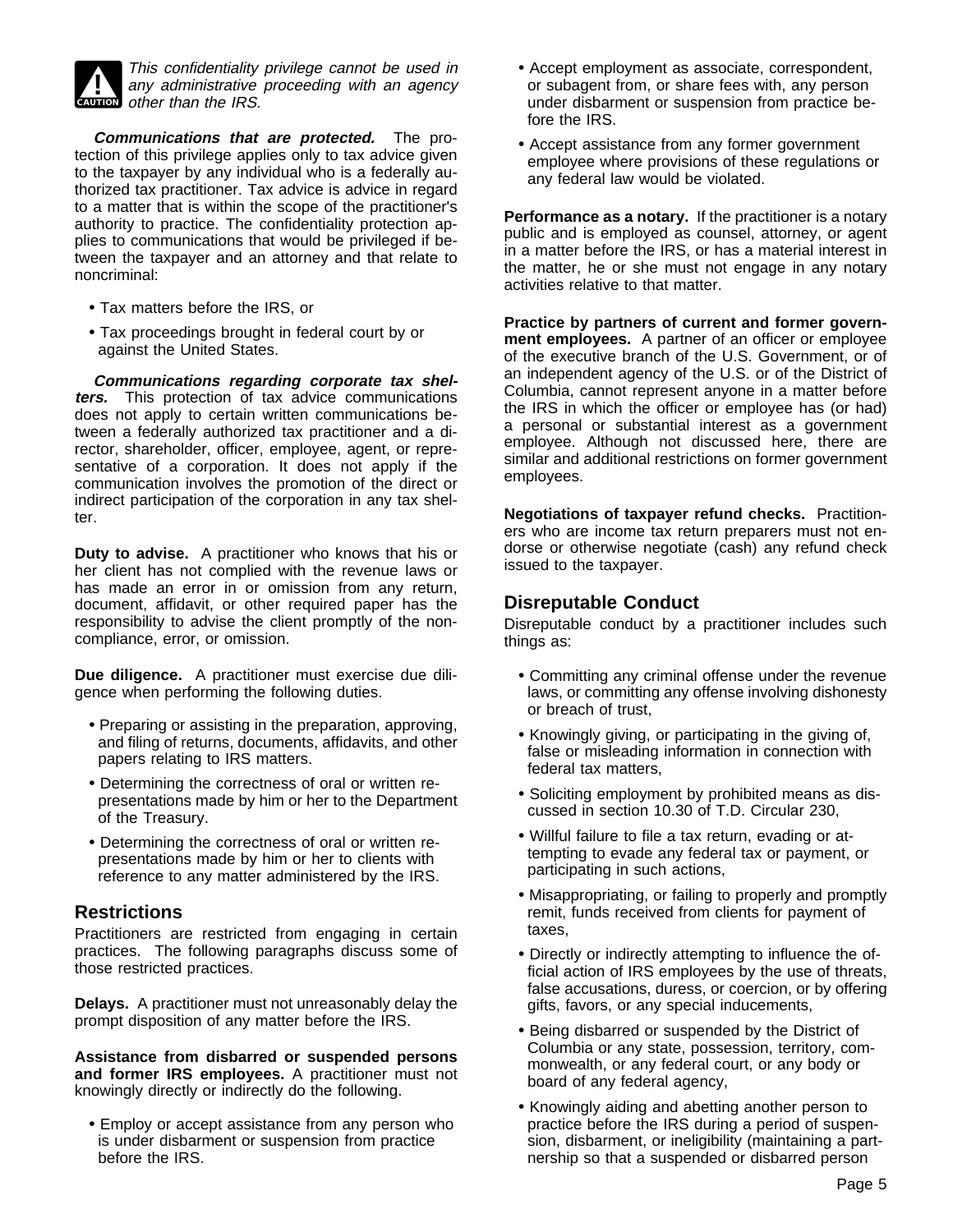can continue to practice before the IRS is presumed to be a violation of this provision),

- Contemptuous conduct in connection with practice before the IRS, including the use of abusive language, making false accusations and statements knowing them to be false, or circulating or publishing malicious or libelous matter, and
- Giving a false opinion knowingly, recklessly, or through gross incompetence; or following a pattern of providing incompetent opinions in questions arising under the federal tax laws.

### **Reprimands, Disbarments, and Suspensions**

The Director of Practice may reprimand or institute proceedings to suspend or disbar any attorney, CPA, or enrolled agent who the Director of Practice has reason to believe violated the rules of practice. Except in certain unusual circumstances, the Director will not institute a proceeding for suspension or disbarment against a practitioner until the facts (or conduct) which may warrant such action have been given in writing to that practitioner. Also, before proceedings are instituted, the Director will generally give the practitioner the opportunity to demonstrate or achieve compliance with the rules.

# **Authorizing a Representative**

You may either represent yourself, or you may grant an individual **power of attorney** (legal authority) to represent you before the IRS. Your representative must be a person allowed to practice before the IRS. See Who Can Practice Before the IRS, earlier.

# **What Is a Power of Attorney**

A power of attorney is your written authorization for an individual to act for you in tax matters. If the authorization is not limited, the individual can generally perform all acts that you can perform. The authority granted to an unenrolled preparer cannot exceed that allowed under the special rules of limited practice described in Publication 470.

**Acts performed.** Any representative, other than an unenrolled preparer, can usually perform the following acts.

- 1) Represent you before any office of the IRS.
- 2) Record the interview.
- 3) Sign an offer or a waiver of restriction on assessment or collection of a tax deficiency, or a waiver of notice of disallowance of claim for credit or refund.
- 4) Sign a consent to extend the statutory time period for assessment or collection of a tax.
- 5) Sign a closing agreement.
- 6) Receive, **but not endorse or cash**, a refund check drawn on the U.S. Treasury. You must specifically initial Form 2848 (see Form Required, later) showing the name of the individual designated to receive the refund check.

**Signing your return.** The representative named under a power of attorney is **not permitted** to sign your personal income tax return **unless:** 

- 1) The signature is permitted under the Internal Revenue Code and the related regulations (see section 1.6012-1(a)(5) of the Income Tax Regulations), and
- 2) You authorize this in your power of attorney.

For example, the regulation permits a representative to sign your return if you are unable to make the return for any of the following reasons.

- Disease or injury.
- Continuous absence from the United States (including Puerto Rico) for a period of at least 60 days prior to the date required by law for filing the return.
- Other good cause if specific permission is requested of and granted by the district director.

For more information, see the Form 2848 instructions.

**Endorsing or cashing your refund check.** If you want your representative to receive a refund check on your behalf, you must specifically authorize this in your power of attorney as discussed earlier in item 6 under Acts performed. However, if your representative is an income tax return preparer, he or she cannot be authorized to endorse or otherwise cash your check related to income taxes. If you want someone else to endorse or cash that check, follow the rules in Treasury Department Circular No. 21, as amended, 31 CFR part 240.

**Limitation on substitution or delegation.** The appointed representative can substitute a representative or delegate authority to a new representative **only if** the act is specifically authorized under the power of attorney.

**Incapacity or incompetency.** A power of attorney is generally **terminated** if you become incapacitated or incompetent.

The power of attorney can continue, however, in the case of your incapacity or incompetency if you authorize this on the Form 2848, or if your non-IRS durable power of attorney meets all the requirements for acceptance by the IRS. See Non-IRS powers of attorney, later.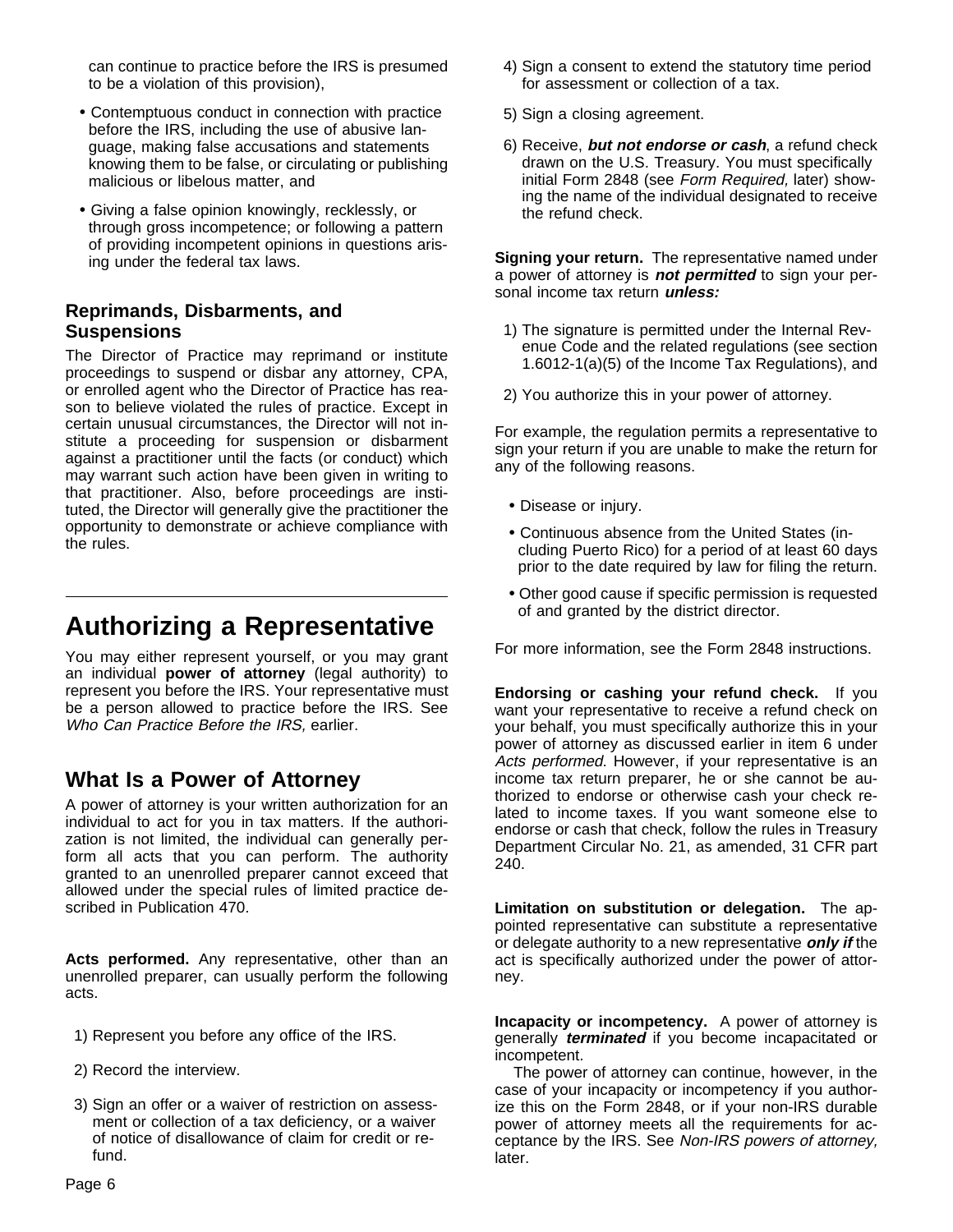# **When Is a Power of Attorney Required**

Submit a power of attorney when you want to authorize an individual to represent you before the IRS, whether or not the representative performs any of the other acts cited above under What is a Power of Attorney.

A power of attorney is most often required when you want to authorize another individual to perform at least one of the following acts on your behalf:

- 1) Represent you at a conference with the IRS.
- 2) Prepare and file a written response to the IRS.

### **Form Required**

Use Form 2848 to appoint a representative to act on your behalf before the IRS. You can file this form **only** *if* you want to name a person(s) to represent you and that person is a person recognized to practice before the IRS. Persons recognized to practice before the IRS are listed under Part II, Declaration of Representative, of Form 2848. Your representative must complete that part of the form.

**Unenrolled return preparers.** Use Form 2848 to appoint an unenrolled return preparer as your representative.

The authority of the preparer is limited as described in Revenue Procedure 81-38 (Publication 470). The preparer can represent you only before revenue agents and examining officers of the Examination Division of the IRS. Also, the preparer can represent you concerning your tax liability only for the period covered by a return prepared by the preparer. For more information about the limitations on enrolled return preparers, see Limited practice, under Unenrolled return preparers, earlier.

**Non-IRS powers of attorney.** The IRS will accept a non-IRS power of attorney, but a completed "transmittal" Form 2848 must be attached in order for the power of attorney to be entered into the Centralized Authorization File (CAF). For more information, see Processing a non-IRS power of attorney, later. If you want to use a power of attorney document other than Form 2848, it must contain the following information.

- Your name and mailing address.
- Your social security number and/or employer identification number.
- Your employee plan number, if applicable.
- The name and mailing address of your representative.
- The types of tax involved.
- The federal tax form number.
- The specific year(s) or period(s) involved.
- For estate tax matters, the decedent's date of death.
- A clear expression of your intention concerning the scope of authority granted to your representative.
- Your signature and date.

You also must attach to the non-IRS power of attorney a signed and dated statement made by your representative. This statement, which is referred to as the "Declaration of Representative," is contained in Part II of Form 2848. The statement should read:

- 1) I am not currently under suspension or disbarment from practice before the Internal Revenue Service;
- 2) I am aware of the regulations contained in Treasury Department Circular No. 230 (31 CFR, Part 10) concerning the practice of attorneys, certified public accountants, enrolled agents, enrolled actuaries, and others;
- 3) I am authorized to represent the taxpayer(s) identified in the power of attorney; and
- 4) I am authorized to practice before the Internal Revenue Service as an individual described in 26 CFR 601.502(a). See Who Can Practice Before the IRS, earlier.

**Required information missing.** If your non-IRS power of attorney does not contain all the required information discussed above, you may want to sign and submit a Form 2848 or a new non-IRS power of attorney that contains the necessary information. Or, if you cannot sign an acceptable replacement document, your attorney-in-fact may be able to perfect (make acceptable to the IRS) your non-IRS power of attorney by using the following procedure.

**Procedure for perfecting a non-IRS power of attorney.** Under this procedure, the attorney-in-fact named in your non-IRS power of attorney can sign a Form 2848 on your behalf under the following conditions:

- 1) The original non-IRS power of attorney grants authority to handle federal tax matters (general authority to perform any acts, for example), and
- 2) The attorney-in-fact attaches a statement (signed under penalty of perjury) to the Form 2848 stating that the original non-IRS power of attorney is valid under the laws of the governing jurisdiction.

The Form 2848 prepared by your attorney-in-fact should be signed in the following manner: "Jane Taxpayer (your name), by John Attorney (your attorney-infact's name) under authority of the attached power of attorney."

The individual named as representative in the Form 2848 can be the attorney-in-fact named in the original power of attorney or any other individual recognized to practice before the IRS.

**Example.** John Elm, a taxpayer, signs a durable power of attorney that names his neighbor, Ed Larch, as his attorney-in-fact. The power of attorney grants Ed the authority to perform any and all acts on John's behalf. However, it does not list specific tax-related information such as types of tax or tax form numbers.

Shortly after John signs the power of attorney, he is declared incompetent. Later, a federal tax matter arises concerning a prior year return filed by John. Ed attempts to represent John before the IRS, but is rejected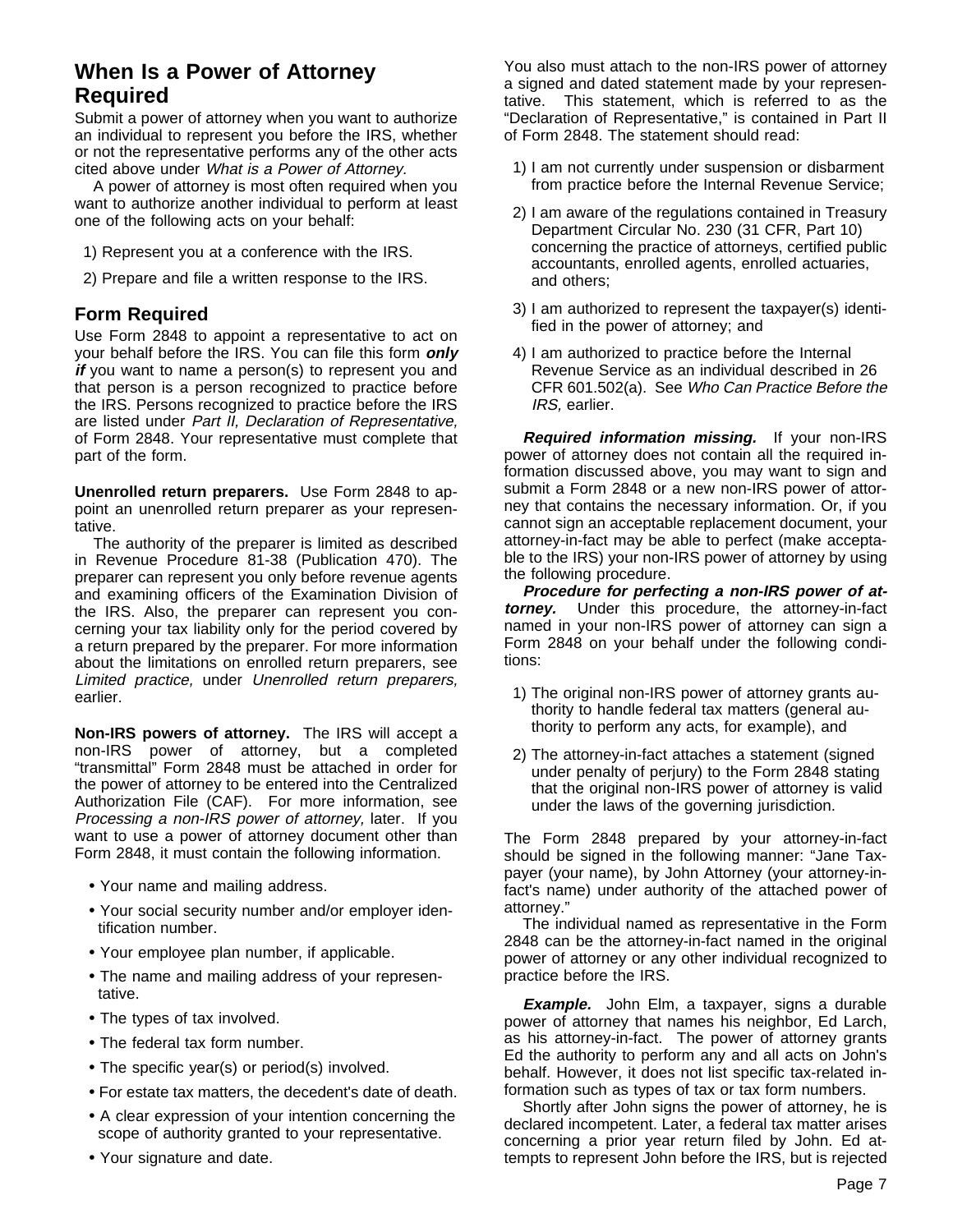because the durable power of attorney does not contain required information.

If Ed attaches a statement (signed under the penalty of perjury) that the durable power of attorney is valid under the laws of the governing jurisdiction, he can sign a completed Form 2848 and submit it on John's behalf. If Ed can practice before the IRS (see Who Can Practice Before the IRS, earlier), he can name himself as representative on Form 2848; otherwise, he must name another individual who can practice before the IRS.

**Processing a non-IRS power of attorney.** The IRS has a centralized computer database called the CAF that contains information on the authority of taxpayer representatives. Generally, when you submit a power of attorney document to the IRS, it is processed for inclusion in the CAF. Entry of your power of attorney into the CAF enables IRS personnel, who do not have a copy of your power of attorney, to verify the authority of your representative by accessing the central computer file. It also enables the IRS to automatically send copies of notices and other IRS communications to your representative.

You can have your non-IRS power of attorney entered into the CAF by attaching it to a completed "transmittal" Form 2848 and submitting it to the IRS. You do not have to sign the transmittal Form 2848, but, in the space provided for your signature, you should enter the words "For Transmittal Purposes Only." Also, your attorney-in-fact must sign the Declaration of Representative (see Part II of Form 2848).

### **Preparation of Form – Helpful Hints**

The preparation of Form 2848 is illustrated by an example, later, under How Do I Fill Out Form 2848. However, the following will also assist you in preparing the form.

**Line-by-line hints.** The following hints are summaries of some of the line-by-line instructions for Form 2848.

**Line 1–Taxpayer Information.** If a joint return is involved and you and your spouse have different addresses, you must enter each address. If you and your spouse choose different representatives, each of you must file a Form 2848.

**Line 2–Representative.** Only individuals can represent you. If your representative has not been assigned a CAF number, enter "None" on that line and the IRS will issue one to him or her. If the representative's address or phone number has changed since the CAF number was issued, you should check the appropriate box.

If you want to name more than three representatives, you must attach a list of the additional representatives to the form. Normally, the IRS will send notices and other written communications to you and a copy to the first representative listed. However, you can choose other options (see line 7 of Form 2848).

**Line 3–Tax Matters.** You can list any tax years or periods that ended before the date the form is signed. You also may list future periods that end no later than 3 years from that date. However, avoid general references such as "all years" or "all periods."

Page 8

If the "type of tax," "tax form number," or "year(s) or period(s)" column does not apply to your particular tax matter, you should enter "not applicable" in that column and, instead, describe the matter.

**Line 4–Specific Uses Not Recorded on Centralized Authorization File (CAF).** Certain matters cannot be recorded onto the CAF system. Examples of such matters include, but are not limited to, the following.

- 1) Civil penalty issues.
- 2) Trust fund recovery penalties.
- 3) Requests for a private letter ruling.
- 4) Applications for an employer identification number.
- 5) Claims filed on Form 843, Claim for Refund and Request for Abatement.
- 6) Corporate dissolutions.
- 7) Requests for change of accounting method.
- 8) Requests for change of accounting period.

If the tax matter described on line 3 of Form 2848 concerns one of these matters specifically, check the box on this line (line 4). If this line is checked, your representative should bring a copy of the power of attorney to each IRS office where the specific matter will be discussed.

# **Where To File a Power of Attorney**

File the power of attorney with each IRS office with which you deal. If the power of attorney is filed for a matter currently pending before an office of the IRS, such as an examination, file the power of attorney with that office. Otherwise, file it with the service center where the related return was, or will be, filed. Refer to the instructions for the related tax return for the service center address.

**Facsimile copies.** The IRS will accept a copy of a power of attorney that is submitted by facsimile transmission (FAX). If you choose to file a power of attorney by FAX, be sure the appropriate IRS office is equipped to accept this type of transmission.

Powers of attorney may be filed directly with the CAF units at the service center where you filed, or will file your tax return(s) shown on the power of attorney form. The FAX telephone numbers of the CAF units are as follows:

| <b>Service Center</b> | Voice        | <b>FAX</b>   |
|-----------------------|--------------|--------------|
| Austin                | 512-460-0006 | 512-460-0176 |
| Andover               | 978-474-5276 | 978-474-9405 |
| <b>Brookhaven</b>     | 516-654-6680 | 516-654-6583 |
| Atlanta               | 678-530-6394 | 678-530-6393 |
| Cincinnati            | 606-292-5768 | 606-292-5185 |
| Fresno <sup>*</sup>   | 559-454-7180 | 559-454-6334 |
| Odgen                 | 801-620-6473 | 801-620-6671 |
| Memphis               | 901-546-4176 | 901-546-4115 |
| Philadelphia          | 215-516-4779 | 215-516-5994 |
| Kansas City**         | 816-926-5960 | 816-823-2076 |

\* The 559 area code is effective April 1999.

\*\*This CAF unit is available weekdays after 4:00 P.M. central standard time.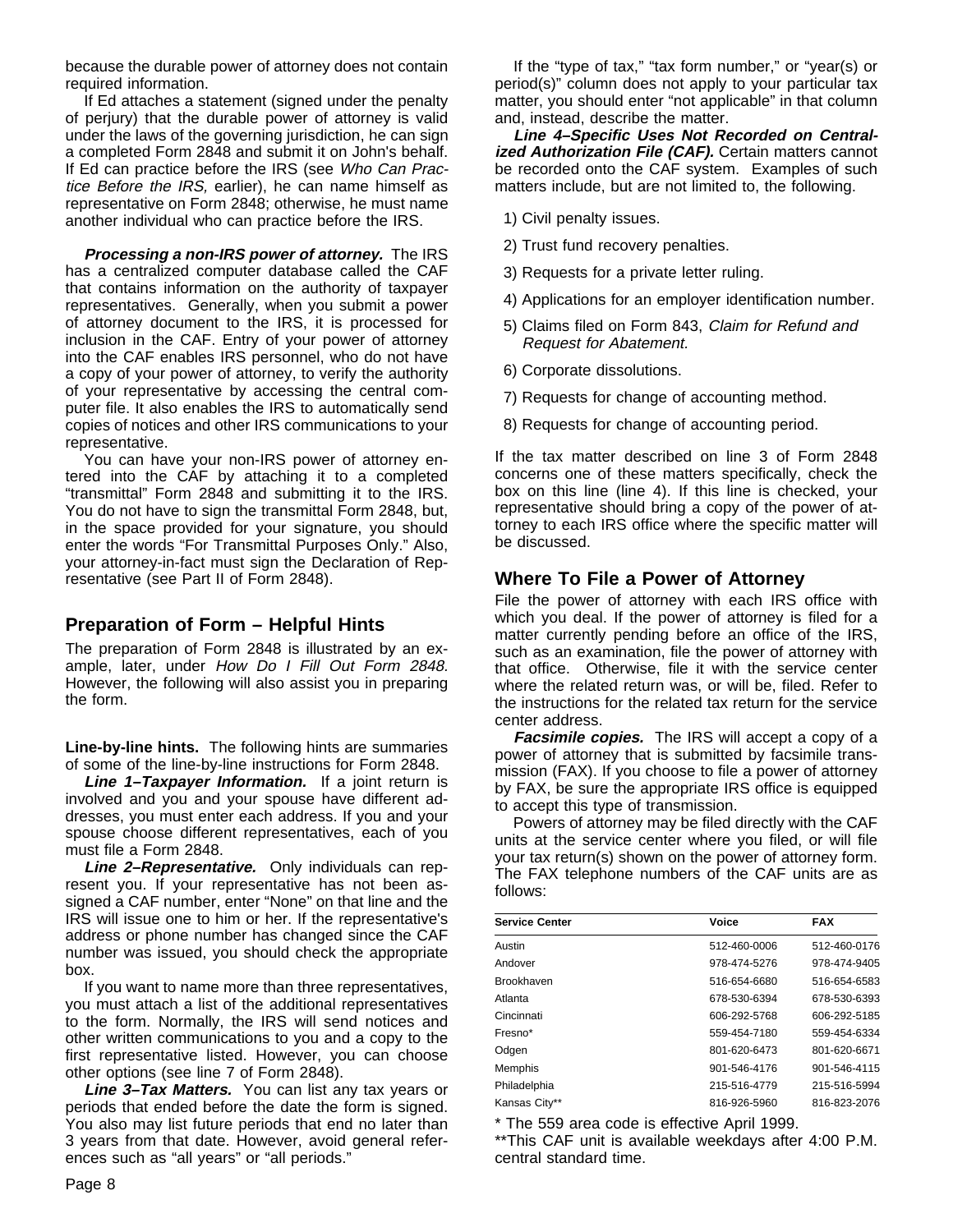**Updating power of attorney.** To update Form 2848, tell the IRS when any information on the form changes. Do this by writing a letter to the IRS office(s) where you filed the power of attorney, or file a new power of attorney.

**Revoking a power of attorney.** If you want to revoke an existing power of attorney and do not want to name a new representative, there are two ways to do it. You can revoke a power of attorney by sending a **revocation copy** of Form 2848 to each office of the IRS where you originally filed the form. You should also send a copy to the service center where you filed the return for the matter covered by the power of attorney. If you do not have a copy, you can revoke by filing a **revocation statement** with the same places you would send a revocation copy.

**Revocation copy.** A revocation copy is a copy of the original Form 2848 that you revise as follows:

- 1) Write the word "REVOKE" at the top center of page 1, and
- 2) Sign and date it at the bottom of page 2 following the Declaration of Representative section.

**Revocation statement.** The statement of revocation must indicate that the authority of the power of attorney is revoked and it must list the name and address of each recognized representative whose authority is revoked. You must sign the statement.

**Revoking a non-IRS power of attorney.** If you want to revoke a power of attorney for which a Form 2848 was not filed, write a letter requesting the revocation and attach a copy of the power of attorney that you want to be revoked. Sign and date the letter, and send it to each office of the IRS where you originally filed the non-IRS power of attorney.

**Automatic revocation of power of attorney (or tax information authorization).** Unless you specify otherwise on the form (line 8, Part I), a newly filed power of attorney concerning the same matter will revoke a previously filed power of attorney, but not a previously filed tax information authorization.

Similarly, a newly filed tax information authorization will revoke a previously filed tax information authorization concerning the same tax matter, but will not revoke a power of attorney concerning that matter.

# **When Is a Power of Attorney Not Required**

The following situations do not require a power of attorney.

**Providing information to the IRS.** A power of attorney is not required when a person is merely furnishing information at the request of the IRS.

**Disclosure of tax return information.** You are not required to file a power of attorney to authorize the IRS to disclose information concerning your tax account(s) to an individual (whether or not the individual is authorized to practice before the IRS) or other party (such as a corporation, a partnership, or an association). For this purpose, you can use Form 8821, Tax Information Authorization. **Form 8821 is strictly a disclosure authorization form and cannot be used to name an individual to represent you before the IRS.** If you want to name a representative, you should use Form 2848.

**Form 8821 example.** The following example illustrates Form 8821. The filled-in form is illustrated on the following page.

**Example.** John Oak wants his associate, Jane Birch, to be informed about his personal tax accounts. To have this information disclosed to Jane, John fills out Form 8821. Since this is only a disclosure form, it will not give Jane any power to represent John before the IRS.

When you file a Form 8821 with the IRS, it also is processed for entry into the CAF. Entry into the file enables the IRS to send copies of notices and other IRS communications to the person (individual or other entity) designated on the form.

**A tax matters partner or person (TMP).** A TMP is authorized by law (see sections 6231(a)(7) of the Internal Revenue Code) to perform various acts on behalf of a partnership or subchapter S corporation. This may include the power to delegate authority to represent the TMP and to sign documents in that capacity. But certain acts performed by the TMP cannot be delegated. Sections 6221 through 6234 and sections 6240 through 6255 of the Internal Revenue Code and the related regulations discuss "partnership level" tax proceedings and the responsibilities of the TMP.

**Fiduciary.** A fiduciary (trustee, executor, administrator, receiver, or guardian) stands in the position of the taxpayer and acts as the taxpayer. Therefore, a fiduciary does not act as a representative and should not file a power of attorney. However, a fiduciary should file Form 56, Notice Concerning Fiduciary Relationship, to notify the IRS of the fiduciary relationship.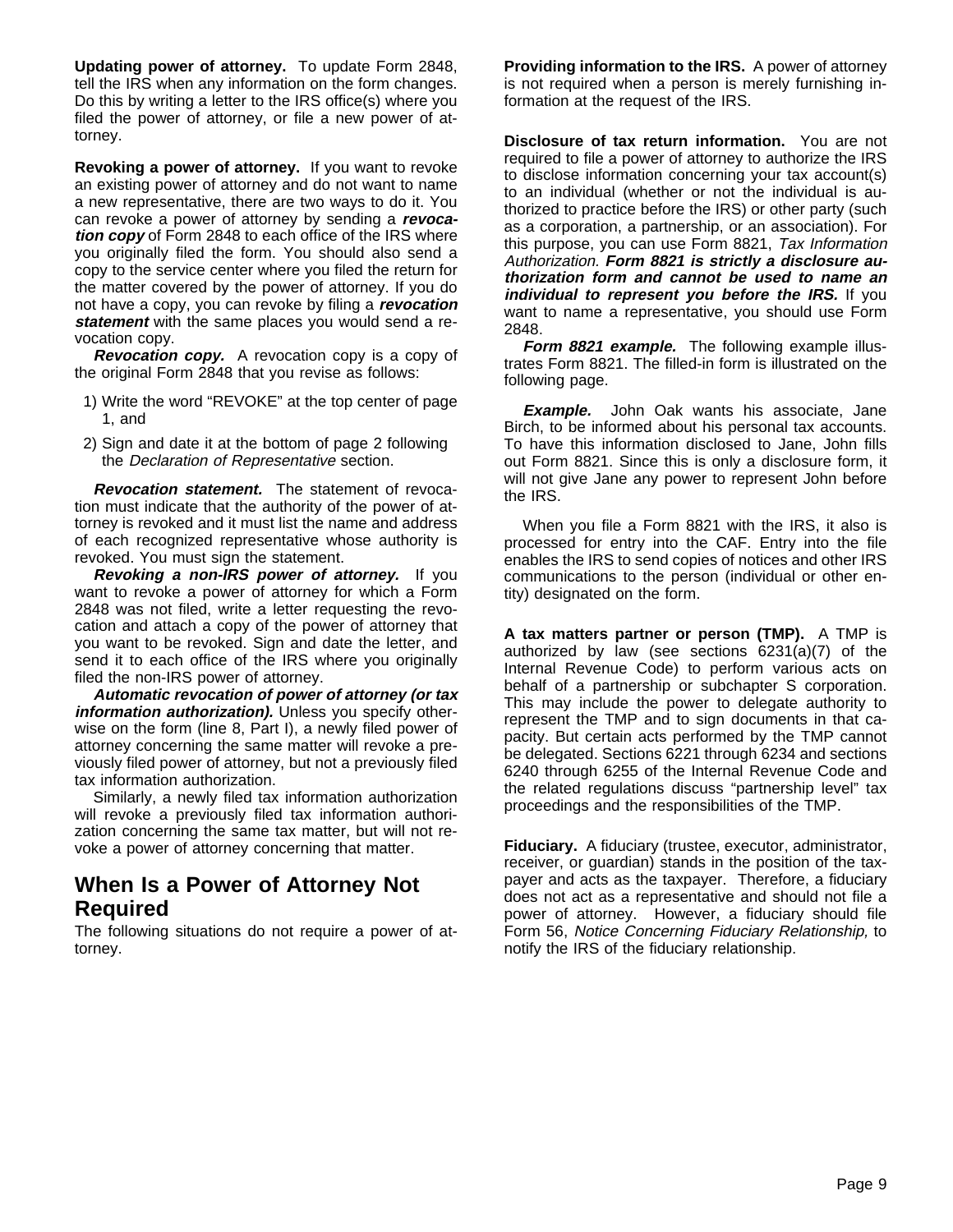| Form 8821<br>(Rev. September 1998)                                                                                                                                                                                                     |                                                                                                                                                                                                                                                                                                                                                                                                                                                                                                                                                     | <b>Tax Information Authorization</b>                                                                                                                                                                                                                                                                                                                                                                                                                                                                                                                                                                                                    |                                                                                                                                                                                                                                                                                                                                                                                                                                                                                                                                                                                                                                                                                                             |  | OMB No. 1545-1165<br>For IRS Use Only<br>Received by: |
|----------------------------------------------------------------------------------------------------------------------------------------------------------------------------------------------------------------------------------------|-----------------------------------------------------------------------------------------------------------------------------------------------------------------------------------------------------------------------------------------------------------------------------------------------------------------------------------------------------------------------------------------------------------------------------------------------------------------------------------------------------------------------------------------------------|-----------------------------------------------------------------------------------------------------------------------------------------------------------------------------------------------------------------------------------------------------------------------------------------------------------------------------------------------------------------------------------------------------------------------------------------------------------------------------------------------------------------------------------------------------------------------------------------------------------------------------------------|-------------------------------------------------------------------------------------------------------------------------------------------------------------------------------------------------------------------------------------------------------------------------------------------------------------------------------------------------------------------------------------------------------------------------------------------------------------------------------------------------------------------------------------------------------------------------------------------------------------------------------------------------------------------------------------------------------------|--|-------------------------------------------------------|
| Department of the Treasury                                                                                                                                                                                                             |                                                                                                                                                                                                                                                                                                                                                                                                                                                                                                                                                     |                                                                                                                                                                                                                                                                                                                                                                                                                                                                                                                                                                                                                                         |                                                                                                                                                                                                                                                                                                                                                                                                                                                                                                                                                                                                                                                                                                             |  | Name _<br>Telephone $\underline{\mathsf{C}}$          |
| $\blacktriangleright$ if this authorization is not signed and dated, it will be returned.<br>Internal Revenue Service<br>1 Taxpayer information.                                                                                       |                                                                                                                                                                                                                                                                                                                                                                                                                                                                                                                                                     |                                                                                                                                                                                                                                                                                                                                                                                                                                                                                                                                                                                                                                         |                                                                                                                                                                                                                                                                                                                                                                                                                                                                                                                                                                                                                                                                                                             |  | Function _                                            |
| Taxpayer name(s) and address (please type or print)                                                                                                                                                                                    |                                                                                                                                                                                                                                                                                                                                                                                                                                                                                                                                                     |                                                                                                                                                                                                                                                                                                                                                                                                                                                                                                                                                                                                                                         | Social security number(s)                                                                                                                                                                                                                                                                                                                                                                                                                                                                                                                                                                                                                                                                                   |  | Date<br>Employer identification number                |
| John Oak<br>8821 Dogwood Lane<br>Anyplace, North Carolina 28000                                                                                                                                                                        |                                                                                                                                                                                                                                                                                                                                                                                                                                                                                                                                                     |                                                                                                                                                                                                                                                                                                                                                                                                                                                                                                                                                                                                                                         | 000 00 0003<br>Daytime telephone number                                                                                                                                                                                                                                                                                                                                                                                                                                                                                                                                                                                                                                                                     |  | Plan number (if applicable)                           |
|                                                                                                                                                                                                                                        |                                                                                                                                                                                                                                                                                                                                                                                                                                                                                                                                                     |                                                                                                                                                                                                                                                                                                                                                                                                                                                                                                                                                                                                                                         | (910) 555-4321                                                                                                                                                                                                                                                                                                                                                                                                                                                                                                                                                                                                                                                                                              |  |                                                       |
| 2 Appointee.                                                                                                                                                                                                                           |                                                                                                                                                                                                                                                                                                                                                                                                                                                                                                                                                     |                                                                                                                                                                                                                                                                                                                                                                                                                                                                                                                                                                                                                                         |                                                                                                                                                                                                                                                                                                                                                                                                                                                                                                                                                                                                                                                                                                             |  |                                                       |
| Name and address (please type or print)<br>Jane Birch<br>12 Peartree Lane<br>Anyplace, North Carolina 28000                                                                                                                            |                                                                                                                                                                                                                                                                                                                                                                                                                                                                                                                                                     |                                                                                                                                                                                                                                                                                                                                                                                                                                                                                                                                                                                                                                         | Fax No. $\left\{ \ldots \right\}$<br>Check if new:<br>Address<br>Telephone No.                                                                                                                                                                                                                                                                                                                                                                                                                                                                                                                                                                                                                              |  |                                                       |
| the tax matters listed on this line.                                                                                                                                                                                                   |                                                                                                                                                                                                                                                                                                                                                                                                                                                                                                                                                     | 3 Tax matters. The appointee is authorized to inspect and/or receive confidential tax information in any office of the IRS for                                                                                                                                                                                                                                                                                                                                                                                                                                                                                                          |                                                                                                                                                                                                                                                                                                                                                                                                                                                                                                                                                                                                                                                                                                             |  |                                                       |
| (a)<br>Type of Tax<br>(Income, Employment, Excise, etc.)                                                                                                                                                                               |                                                                                                                                                                                                                                                                                                                                                                                                                                                                                                                                                     | (b)<br>Tax Form Number<br>(1040, 941, 720, etc.)                                                                                                                                                                                                                                                                                                                                                                                                                                                                                                                                                                                        | (c)<br>Year(s) or Period(s)                                                                                                                                                                                                                                                                                                                                                                                                                                                                                                                                                                                                                                                                                 |  | (d)<br>Specific Tax Matters (see instr.)              |
| Income                                                                                                                                                                                                                                 |                                                                                                                                                                                                                                                                                                                                                                                                                                                                                                                                                     | 1040                                                                                                                                                                                                                                                                                                                                                                                                                                                                                                                                                                                                                                    | 1996, 1997, 1998                                                                                                                                                                                                                                                                                                                                                                                                                                                                                                                                                                                                                                                                                            |  |                                                       |
|                                                                                                                                                                                                                                        |                                                                                                                                                                                                                                                                                                                                                                                                                                                                                                                                                     |                                                                                                                                                                                                                                                                                                                                                                                                                                                                                                                                                                                                                                         |                                                                                                                                                                                                                                                                                                                                                                                                                                                                                                                                                                                                                                                                                                             |  |                                                       |
| If you checked this box, skip lines 5 and 6.                                                                                                                                                                                           |                                                                                                                                                                                                                                                                                                                                                                                                                                                                                                                                                     | 4 Specific use not recorded on Centralized Authorization File (CAF). If the tax information authorization is for a specific use                                                                                                                                                                                                                                                                                                                                                                                                                                                                                                         |                                                                                                                                                                                                                                                                                                                                                                                                                                                                                                                                                                                                                                                                                                             |  |                                                       |
|                                                                                                                                                                                                                                        |                                                                                                                                                                                                                                                                                                                                                                                                                                                                                                                                                     | 5 Disclosure of tax information (you must check box 5a or b unless box 4 is checked):                                                                                                                                                                                                                                                                                                                                                                                                                                                                                                                                                   |                                                                                                                                                                                                                                                                                                                                                                                                                                                                                                                                                                                                                                                                                                             |  |                                                       |
| check this box                                                                                                                                                                                                                         |                                                                                                                                                                                                                                                                                                                                                                                                                                                                                                                                                     | a If you want copies of tax information, notices, and other written communications sent to the appointee on an ongoing basis,<br>$\mathcal{L}$ . The contract of the contract of the contract of the contract of the contract of $\mathcal{L}$<br><b>b</b> If you do not want any copies of notices or communications sent to your appointee, check this box                                                                                                                                                                                                                                                                            |                                                                                                                                                                                                                                                                                                                                                                                                                                                                                                                                                                                                                                                                                                             |  | ⊻                                                     |
|                                                                                                                                                                                                                                        |                                                                                                                                                                                                                                                                                                                                                                                                                                                                                                                                                     | 6 Retention/revocation of tax information authorizations. This tax information authorization automatically revokes all prior<br>authorizations for the same tax matters you listed above on line 3 unless you checked the box on line 4. If you do not want to<br>revoke a prior tax information authorization, you MUST attach a copy of any authorizations you want to remain in effect AND<br>check this box $\ldots$ $\ldots$ $\ldots$ $\ldots$ $\ldots$ $\ldots$ $\ldots$ $\ldots$ $\ldots$ $\ldots$ $\ldots$ $\ldots$ $\ldots$ $\ldots$ $\ldots$<br>To revoke this tax information authorization, see the instructions on page 2. |                                                                                                                                                                                                                                                                                                                                                                                                                                                                                                                                                                                                                                                                                                             |  |                                                       |
|                                                                                                                                                                                                                                        |                                                                                                                                                                                                                                                                                                                                                                                                                                                                                                                                                     | 7 Signature of taxpayer(s). If a tax matter applies to a joint return, either husband or wife must sign. If signed by a corporate<br>officer, partner, quardian, executor, receiver, administrator, trustee, or party other than the taxpayer, I certify that I have the<br>authority to execute this form with respect to the tax matters/periods covered.                                                                                                                                                                                                                                                                             |                                                                                                                                                                                                                                                                                                                                                                                                                                                                                                                                                                                                                                                                                                             |  |                                                       |
| John Oak<br>Signature<br>John Oak                                                                                                                                                                                                      |                                                                                                                                                                                                                                                                                                                                                                                                                                                                                                                                                     | 6/30/99<br>Date                                                                                                                                                                                                                                                                                                                                                                                                                                                                                                                                                                                                                         | Signature                                                                                                                                                                                                                                                                                                                                                                                                                                                                                                                                                                                                                                                                                                   |  | Date                                                  |
| Print Name                                                                                                                                                                                                                             |                                                                                                                                                                                                                                                                                                                                                                                                                                                                                                                                                     | Title (if applicable)                                                                                                                                                                                                                                                                                                                                                                                                                                                                                                                                                                                                                   | Print Name                                                                                                                                                                                                                                                                                                                                                                                                                                                                                                                                                                                                                                                                                                  |  | Title (if applicable)                                 |
| <b>General Instructions</b><br>Section references are to the Internal Revenue Code unless<br>otherwise noted.<br>provided by the IRS. See the line 3 instructions on page 2.<br>of tax and the years or periods you list on this form. |                                                                                                                                                                                                                                                                                                                                                                                                                                                                                                                                                     | <b>Change To Note.</b> New column (d) is added to line 3 for specific tax<br>matters. Use column (d) to specify tax information that is to be<br><b>Purpose of form.</b> Form 8821 authorizes any individual, corporation,<br>firm, organization, or partnership you designate to inspect and/or<br>receive confidential information in any office of the IRS for the type                                                                                                                                                                                                                                                              | you, use Form 2848, Power of Attorney and Declaration of<br>Representative, instead of Form 8821. You may file your own tax<br>information authorization without using Form 8821, but it must<br>include all the information that is requested on the form.<br>Taxpayer identification numbers (TINs). TINs are used to identify<br>taxpayer information with corresponding tax returns. It is important<br>that you furnish correct names, social security numbers (SSNs),<br>individual taxpayer identification numbers (ITINs), or employer<br>identification numbers (EINs) so that the IRS can respond to your<br>request.<br>Fiduciaries. A fiduciary (trustee, executor, administrator, receiver, or |  |                                                       |
|                                                                                                                                                                                                                                        | Form 8821 does not authorize your appointee to advocate your<br>guardian) stands in the position of a taxpayer and acts as the<br>position with respect to the Federal tax laws; to execute waivers,<br>taxpayer. Therefore, a fiduciary does not act as an appointee and<br>consents, or closing agreements; or to otherwise represent you<br>should not file Form 8821. File Form 56, Notice Concerning<br>before the IRS. If you want to authorize an individual to represent<br>Fiduciary Relationship, to notify the IRS of the existence of a |                                                                                                                                                                                                                                                                                                                                                                                                                                                                                                                                                                                                                                         |                                                                                                                                                                                                                                                                                                                                                                                                                                                                                                                                                                                                                                                                                                             |  |                                                       |

**For Privacy Act and Paperwork Reduction Act Notice, see page 2.**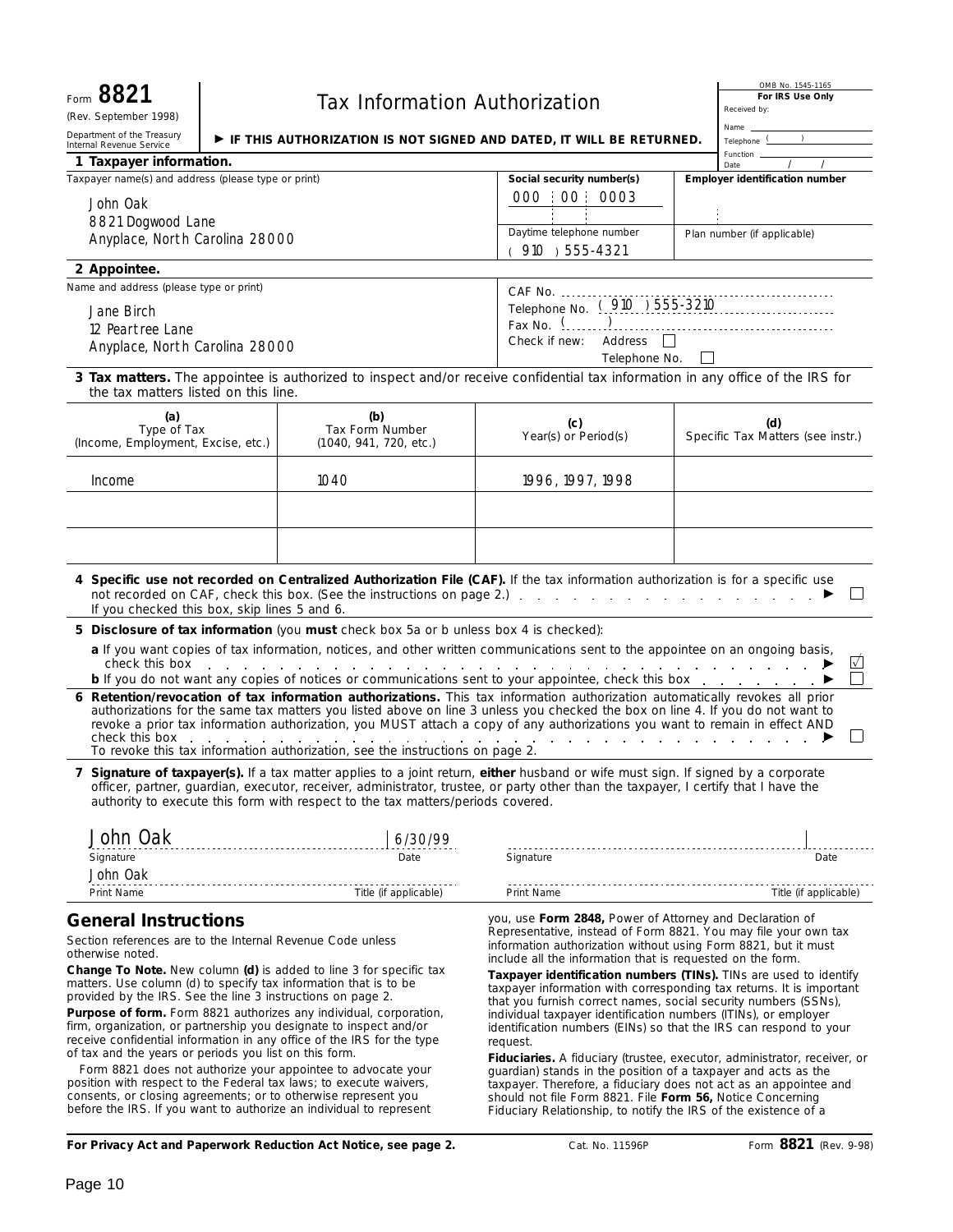# **How Do I Fill Out Form 2848**

The following example illustrates how to complete Form 2848. The filled-in form follows the example.

**Example.** Stan and Mary Doe have been notified that their joint tax return (Form 1040) for 1998 is being examined. They have decided to appoint Jim Smith, an enrolled agent, to represent them in this matter and any future matters concerning the return. Jim, who has prepared returns at the same location for years, already has a Centralized Authorization File (CAF) number assigned to him. Stan and Mary do not want Jim to sign any agreements to pay additional taxes or to receive any refund checks. They want copies of all notices and written communications to be sent to Jim. This is the first time Stan and Mary have given power of attorney to anyone. They should complete one Form 2848 as follows:

**Line 1–Taxpayer Information.** They enter their names, street address, and social security numbers in the spaces provided.

**Line 2–Representatives.** They enter the name and current address of their chosen representative, Jim Smith. They also enter Mr. Smith's CAF number, his telephone number, and his FAX number. Since Mr. Smith's address and telephone number have not changed since the IRS issued his CAF number, Stan and Mary do not check either box in the second column.

**Line 3–Tax Matters.** They enter "income" for the type of tax, "1040" for the form number, and "1998" for the tax year.

**Line 4–Specific Uses Not Recorded on CAF.** Stan and Mary make no entry on this line because they do not want to restrict the use for their power of attorney to a specific use that is not recorded on the CAF. See Preparation of Form – Helpful Hints, earlier.

**Line 5–Acts Authorized.** Because Stan and Mary want to sign any agreement form that reflects changes to their 1998 income tax liability, they restrict the acts Mr. Smith is authorized to perform by writing "taxpayers must sign any agreement form" on line 5. If they had chosen, they could have listed other restrictions on line 5.

**Line 6–Receipt of Refund Checks.** They make no entry on line 6 because they want any refund checks sent directly to them.

**Line 7–Notices and Communications.** Stan and Mary make no entry on line 7 because they want the original notices and communications sent to them, and the copies sent to Mr. Smith.

**Line 8–Retention/Revocation of Prior Powers of Attorney.** Since Stan and Mary are filing their first power of attorney, they make no entry on this line. However, if they had filed prior powers of attorney, the filing of this current power would automatically revoke

any earlier ones for the same tax matter(s). Therefore, to retain an earlier power of attorney, they would need to check the box on line 8 and attach a copy of the prior power of attorney that they want to maintain.

If Stan and Mary decide later that they can handle the examination on their own, they can revoke the power of attorney. (See Revoking a power of attorney, earlier for the special rules.)

**Line 9–Signature of Taxpayer(s).** Because this is a joint authorization (see line 1), both Stan and Mary must sign and date the form. If they do not, the IRS cannot accept it.

**Part II–Declaration of Representative.** Jim Smith must complete this part of Form 2848. If he does not sign this part, IRS cannot accept the form.

# **What Happens to the Power of Attorney When Filed**

A power of attorney will be recognized after it is received, reviewed, and determined by the IRS to contain the required information. However, until a power of attorney is entered into the CAF system, IRS personnel other than the individual to whom the form is submitted may be unaware of the authority of the person you have named to represent you. Therefore, during this interim, other IRS personnel who do not have access to a copy of your power of attorney may request that you or your representative submit an additional copy.

### **Processing and Handling**

Processing and handling of the power of attorney submitted differs depending on whether it is a complete or incomplete document.

**Incomplete documents.** If the power of attorney document is incomplete, the IRS will attempt to secure the missing information either by writing or telephoning you or your representative. For example, if your signature or signature date is missing, the IRS will contact you. Also, if information concerning your representative is missing and information sufficient to make a contact (such as an address and/or a telephone number) is on the document, the IRS will attempt to contact your representative.

In either case, the power of attorney is not considered valid until all required information is entered on the document. The individual(s) named as representative(s) will not be recognized to practice before the IRS until the document is complete and accepted by the IRS.

**Complete documents.** When the IRS receives a complete and valid power of attorney, the IRS will then take action to recognize the representative. In most instances, this involves processing the document into the CAF system. Recording the data on the CAF enables the IRS to automatically direct copies of mailings to authorized representatives and to instantly recognize the scope of authority granted.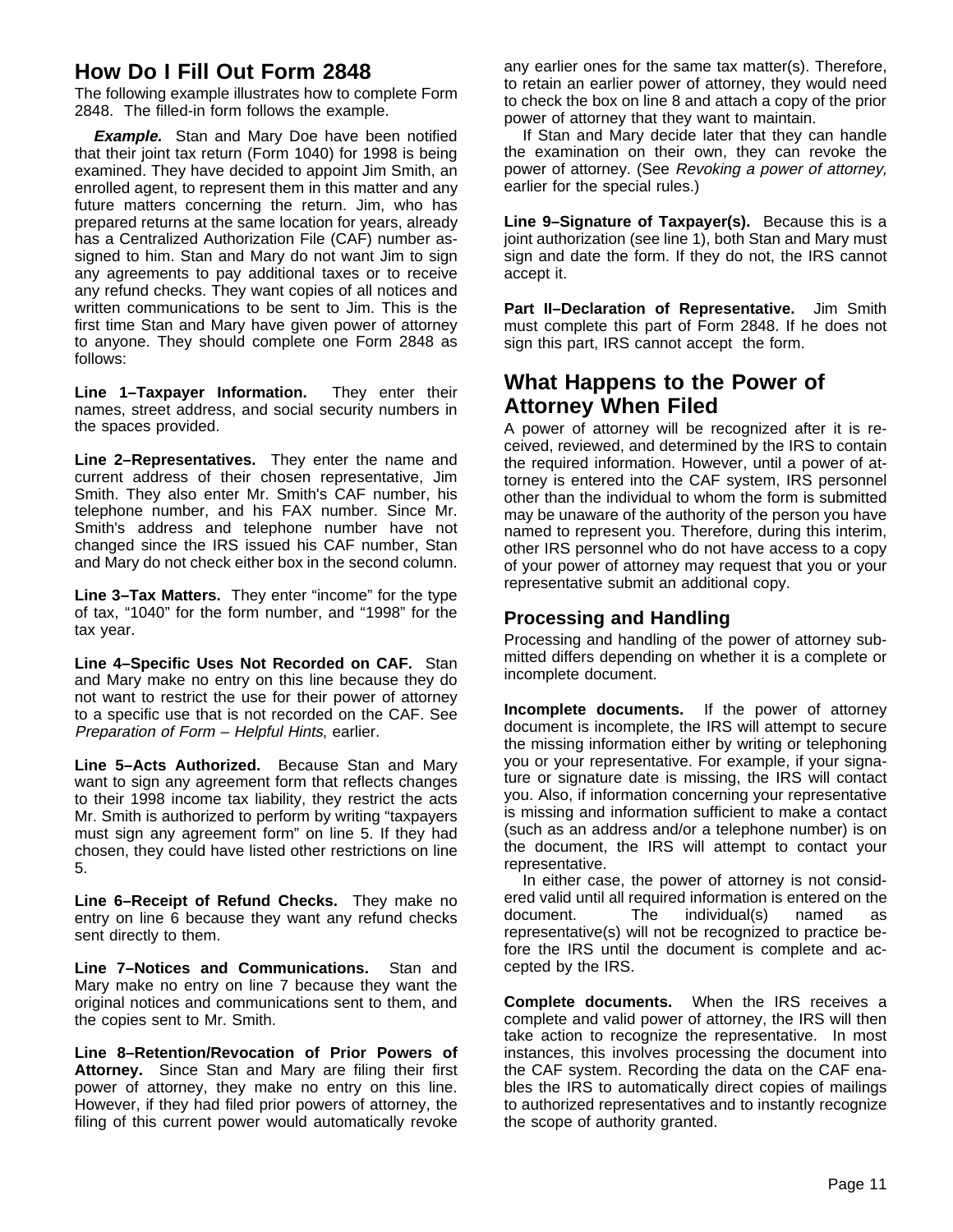| Form 2848<br><b>Power of Attorney</b><br>and Declaration of Representative<br>(Rev. December 1997)        |                                                                                    | OMB No. 1545-0150<br>For IRS Use Only    |        |                                |  |
|-----------------------------------------------------------------------------------------------------------|------------------------------------------------------------------------------------|------------------------------------------|--------|--------------------------------|--|
| Department of the Treasury<br>$\triangleright$ See the separate instructions.<br>Internal Revenue Service |                                                                                    | Received by:<br>Name                     |        |                                |  |
| Part I                                                                                                    | <b>Power of Attorney (Please type or print.)</b>                                   |                                          |        | Telephone<br>Function          |  |
|                                                                                                           | Taxpayer Information (Taxpayer(s) must sign and date this form on page 2, line 9.) |                                          |        | Date                           |  |
| Taxpayer name(s) and address<br>Stan and Mary Doe                                                         |                                                                                    | Social security number(s)<br>000:00:0001 | number | <b>Employer identification</b> |  |
| 1040 Any Street<br>Anytown, Virginia 22000                                                                |                                                                                    | 000 00 0002<br>Daytime telephone number  |        | Plan number (if applicable)    |  |

hereby appoint(s) the following representative(s) as attorney(s)-in-fact:

#### **2 Representative(s)** (Representative(s) must sign and date this form on page 2, Part II.)

| Name and address        | 6800-06530R<br>CAF No.  |                      |  |
|-------------------------|-------------------------|----------------------|--|
| Jim Smith               | Telephone No. 703       | 555-4321             |  |
| 1065 Any Street         | Fax No. 703             | 555-5432             |  |
| Anytown, Virginia 22000 | Check if new: Address [ | Telephone No. $\Box$ |  |
| Name and address        |                         |                      |  |
|                         |                         |                      |  |
|                         |                         |                      |  |
|                         | Check if new: Address   | Telephone No.        |  |
| Name and address        |                         |                      |  |
|                         |                         |                      |  |
|                         |                         |                      |  |
|                         | Check if new: Address   | Telephone No.        |  |

to represent the taxpayer(s) before the Internal Revenue Service for the following tax matters:

#### **3 Tax Matters**

| Type of Tax (Income, Employment, Excise, etc.) | Tax Form Number (1040, 941, 720, etc.) | Year(s) or Period(s) |
|------------------------------------------------|----------------------------------------|----------------------|
| Income                                         | 1040                                   | 1998                 |
|                                                |                                        |                      |
|                                                |                                        |                      |

**Specific Use Not Recorded on Centralized Authorization File (CAF).—**If the power of attorney is for a specific use not **4** recorded on CAF, check this box. (See instruction for **Line 4—Specific uses not recorded on CAF.**) ©

**Acts Authorized.—**The representatives are authorized to receive and inspect confidential tax information and to perform any and all acts that I (we) can perform with respect to the tax matters described on Iine 3, for example, the authority to sign any agreements, consents, or other documents. The authority does not include the power to receive refund checks (see line 6 below), the power to substitute another representative unless specifically added below, or the power to sign certain returns (see instruction for **Line 5—Acts authorized**). **5**

List any specific additions or deletions to the acts otherwise authorized in this power of attorney: Taxpayers must sign any agreement form

Note: In general, an unenrolled preparer of tax returns cannot sign any document for a taxpayer. See Revenue Procedure 81-38, *printed as Pub. 470, for more information.*

Note: The tax matters partner of a partnership is not permitted to authorize representatives to perform certain acts. See the *instructions for more information.*

**6 Receipt of Refund Checks.—**If you want to authorize a representative named on Iine 2 to receive, **BUT NOT TO ENDORSE OR CASH**, refund checks, initial here \_\_\_\_\_\_\_\_\_\_\_\_\_\_\_ and list the name of that representative below.

Name of representative to receive refund check(s)  $\blacktriangleright$ 

**For Paperwork Reduction and Privacy Act Notice, see the separate instructions.**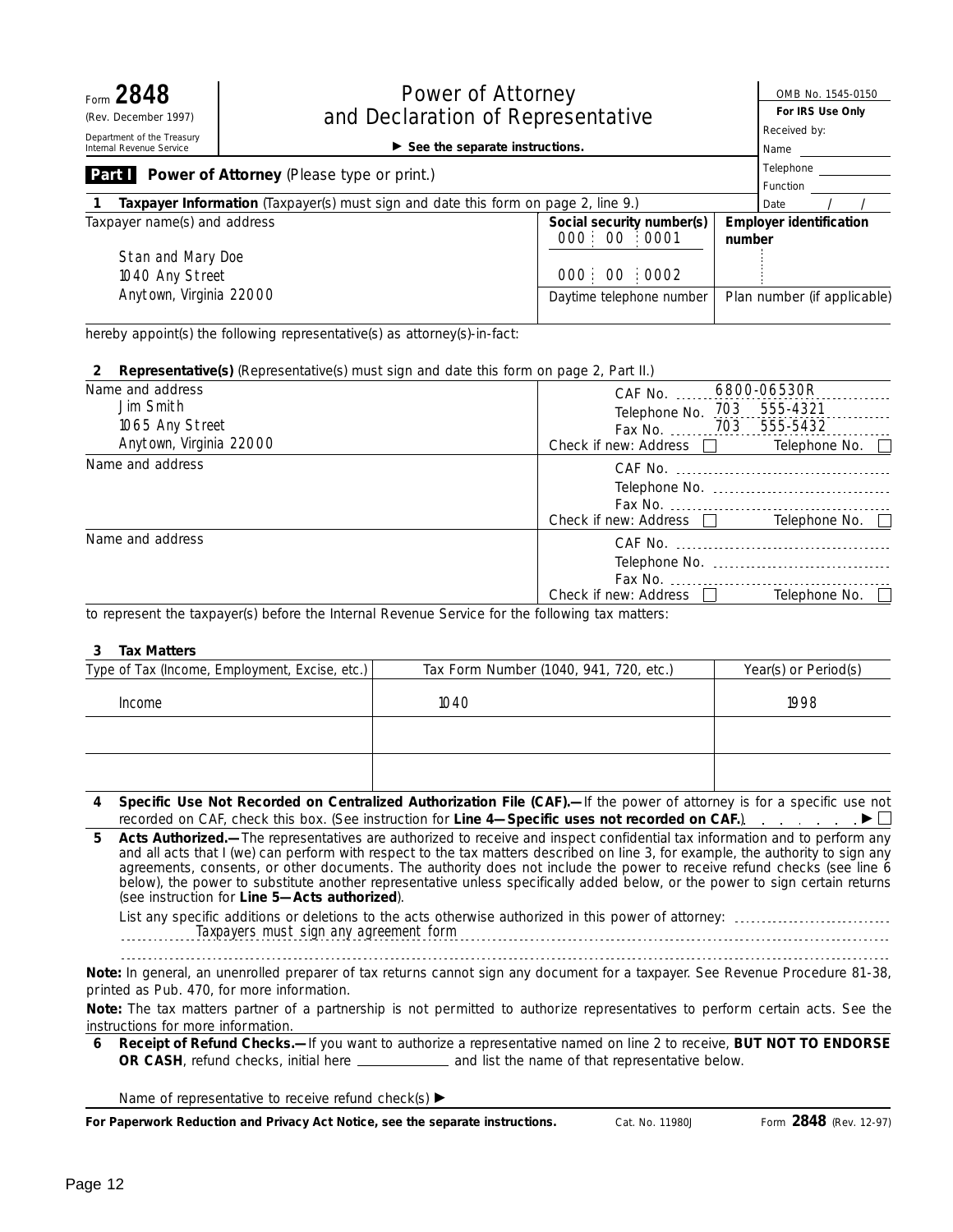| Notices and Communications.—Original notices and other written communications will be sent to you and a copy to |
|-----------------------------------------------------------------------------------------------------------------|
| the first representative listed on line 2 unless you check one or more of the boxes below.                      |

- **a** If you want the first representative listed on line 2 to receive the original, and yourself a copy, of such notices or communications, check this box  $\ldots$   $\ldots$   $\ldots$   $\ldots$   $\ldots$   $\ldots$   $\ldots$   $\ldots$   $\ldots$   $\ldots$
- **b** If you also want the second representative listed to receive a copy of such notices and communications, check this box  $\ldots$   $\ldots$   $\ldots$   $\ldots$   $\ldots$   $\ldots$   $\ldots$   $\ldots$   $\ldots$   $\ldots$   $\ldots$   $\ldots$   $\ldots$   $\ldots$   $\ldots$   $\ldots$   $\ldots$
- **c** If you do not want any notices or communications sent to your representative(s), check this box ©
- **8 Retention/Revocation of Prior Power(s) of Attorney.—**The filing of this power of attorney automatically revokes all earlier power(s) of attorney on file with the Internal Revenue Service for the same tax matters and years or periods covered by this document. If you **do not** want to revoke a prior power of attorney, check here  $\ldots$ ,  $\ldots$ ,  $\ldots$ ,  $\ldots$ **YOU MUST ATTACH A COPY OF ANY POWER OF ATTORNEY YOU WANT TO REMAIN IN EFFECT.**
- **Signature of Taxpayer(s).—**If a tax matter concerns a joint return, **both** husband and wife must sign if joint representation is requested, otherwise, see the instructions. If signed by a corporate officer, partner, guardian, tax matters partner, executor, receiver, administrator, or trustee on behalf of the taxpayer, I certify that I have the authority to execute this form on behalf of the taxpayer. **9**

#### © **IF NOT SIGNED AND DATED, THIS POWER OF ATTORNEY WILL BE RETURNED.**

| Stan Doe |                   | 6/21/99 |                       |
|----------|-------------------|---------|-----------------------|
|          | Signature         | Date    | Title (if applicable) |
| Stan Doe |                   |         |                       |
|          | <b>Print Name</b> |         |                       |
| Mary Doe |                   | 6/21/99 |                       |
|          | Signature         | Date    | Title (if applicable) |
| Mary Doe |                   |         |                       |
|          | <b>Print Name</b> |         |                       |

#### **Declaration of Representative Part II**

Under penalties of perjury, I declare that:

- I am not currently under suspension or disbarment from practice before the Internal Revenue Service;
- I am aware of regulations contained in Treasury Department Circular No. 230 (31 CFR, Part 10), as amended, concerning the practice of attorneys, certified public accountants, enrolled agents, enrolled actuaries, and others;
- I am authorized to represent the taxpayer(s) identified in Part I for the tax matter(s) specified there; and
- I am one of the following:
	- **a** Attorney—a member in good standing of the bar of the highest court of the jurisdiction shown below.
	- **b** Certified Public Accountant—duly qualified to practice as a certified public accountant in the jurisdiction shown below.
	- **c** Enrolled Agent—enrolled as an agent under the requirements of Treasury Department Circular No. 230.
	- **d** Officer—a bona fide officer of the taxpayer's organization.
	- **e** Full-Time Employee—a full-time employee of the taxpayer.
	- **f** Family Member—a member of the taxpayer's immediate family (i.e., spouse, parent, child, brother, or sister).
	- Enrolled Actuary—enrolled as an actuary by the Joint Board for the Enrollment of Actuaries under 29 U.S.C. 1242 (the **g** authority to practice before the Service is limited by section 10.3(d)(1) of Treasury Department Circular No. 230).
	- **h** Unenrolled Return Preparer—an unenrolled return preparer under section 10.7(c)(viii) of Treasury Department Circular No. 230.

#### © **IF THIS DECLARATION OF REPRESENTATIVE IS NOT SIGNED AND DATED, THE POWER OF ATTORNEY WILL BE RETURNED.**

| Designation—Insert<br>above letter (a–h) | Jurisdiction (state) or<br>Enrollment Card No. | Signature | Date    |
|------------------------------------------|------------------------------------------------|-----------|---------|
| C.                                       | 90-99999                                       | Jim Smith | 6/21/99 |
|                                          |                                                |           |         |
|                                          |                                                |           |         |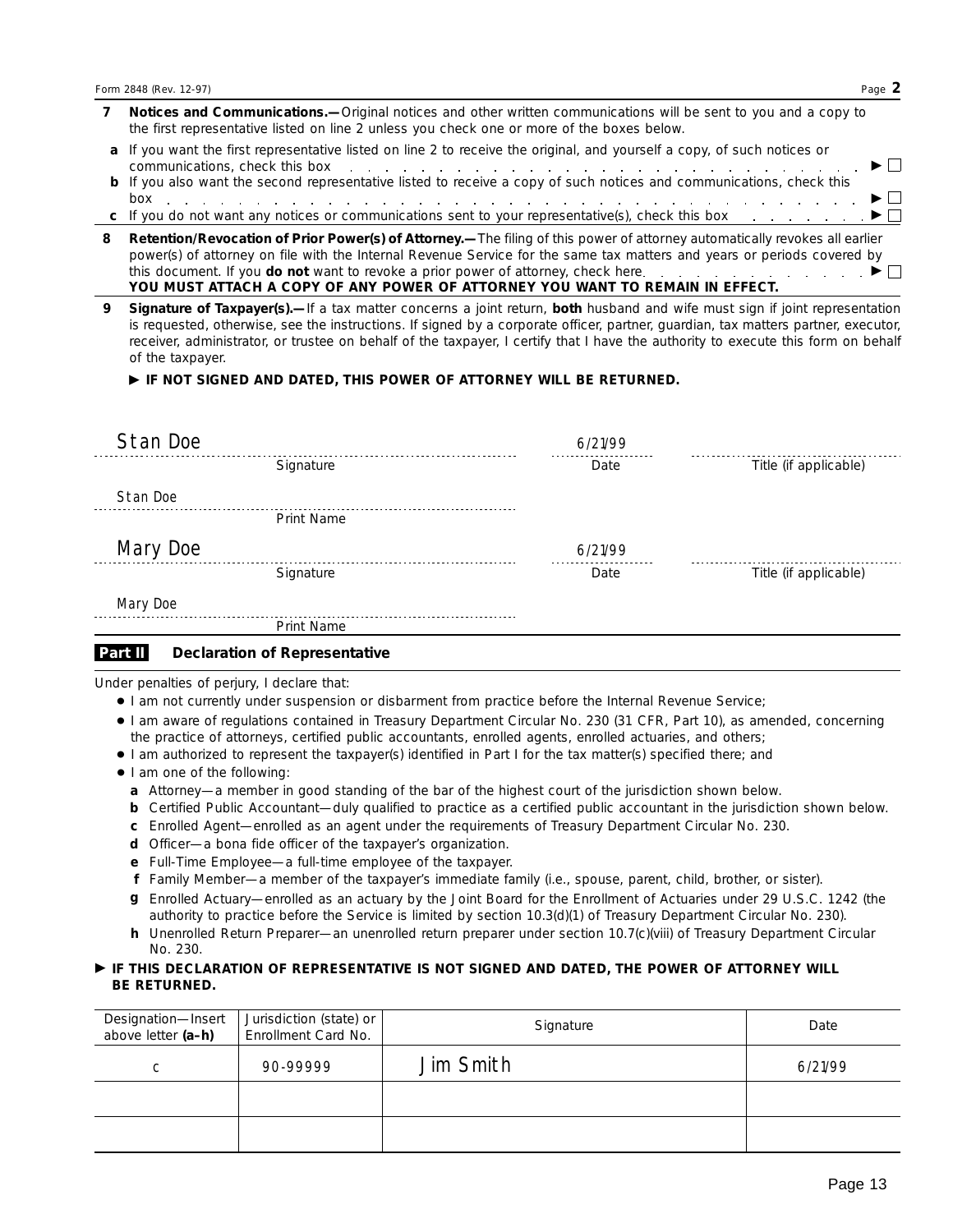**Documents not processed on CAF.** Specific-use powers of attorney, however, are not processed into the CAF (see Preparation of Form - Helpful Hints, earlier). For example, a power of attorney that is a one-time or specific-issue grant of authority is not processed on the CAF. These documents remain with the related case files. In this situation, check the box on line 4 of Form 2848. If it is checked, the representative should bring a copy of the power of attorney to each meeting with the IRS.

# **Dealing With the Representative**

After a valid power of attorney is filed, the IRS will recognize your representative. However, if it appears the representative is responsible for unreasonably delaying or hindering the prompt disposition of an IRS matter by failing to furnish, after repeated requests, nonprivileged information, the IRS can contact you directly. For example, in most instances in which a power of attorney is recognized, the IRS will contact the representative to set up appointments and to provide lists of required items. But, if the representative is unavailable, does not respond to repeated requests, and does not provide required items (other than items considered "privileged"), the IRS can bypass your representative and contact you directly.

If a representative engages in conduct described above, the matter can be referred to the Director of Practice for consideration of possible disciplinary action.

**Notices and other correspondence.** If you have a recognized representative, you and the representative will receive required notices and other correspondence from the IRS (either the original or a copy), unless you checked box (c) on line 7 of Form 2848 or placed a similar restriction on your authorization of a representative (power of attorney). If the power of attorney is processed on the CAF, the IRS will send your representative(s) a duplicate of all computer-generated correspondence that is sent to you. (This includes notices and letters produced either at our service centers or at the Martinsburg Computing Center.) The IRS employee handling the case is responsible for ensuring that the original and any requested copies of each manually-generated correspondence are sent to you and your representative(s) in accordance with your authorization.

# **Glossary**

**Attorney-in-fact** means an agent authorized by a person under a power of attorney to perform certain act(s) or kind(s) of acts for that person.

**CAF number** is the Computer Authorization File number issued by IRS to each representative whose power of attorney, and each designee whose tax information authorization, has been recorded onto the CAF system. **Centralized Authorization File (CAF) System** is a computer file containing information regarding the authority of individuals appointed under powers of attorney or persons designated under the tax information authorization system. This system gives IRS personnel quicker access to authorization information.

**Commissioner** means the Commissioner of the Internal Revenue Service.

**Durable power of attorney** means a power of attorney that is not subject to a time limit and that will continue in force after the incapacitation or incompetency of the grantor (the taxpayer).

**Enrolled agent** means any individual who is enrolled under the provisions of Treasury Department Circular 230 to practice before the IRS.

**General power of attorney** means a power of attorney that authorizes the attorney-in-fact to perform any and all acts the taxpayer can perform.

**Government officer and employee** means any officer or employee of a state or the United States in the executive, legislative, or judicial branch of the government, or in any agency of the United States, including the District of Columbia.

**Limited power of attorney** means a power of attorney that limits the attorney-in-fact to certain specified act(s).

**Practitioner** generally means only an attorney, CPA, enrolled agent, or enrolled actuary authorized to practice before the IRS. However, other individuals may qualify to temporarily practice or engage in limited practice before the IRS, but they are not referred to as practitioners.

**Recognized representative** means an individual who is recognized to practice before the IRS.

# **How To Get More Information**

You can order free publications and forms, ask tax questions, and get more information from the IRS in several ways. By selecting the method that is best for you, you will have quick and easy access to tax help.

**Free tax services.** To find out what services are available, get Publication 910, Guide to Free Tax Services. It contains a list of free tax publications and an index of tax topics. It also describes other free tax information services, including tax education and assistance programs and a list of TeleTax topics.

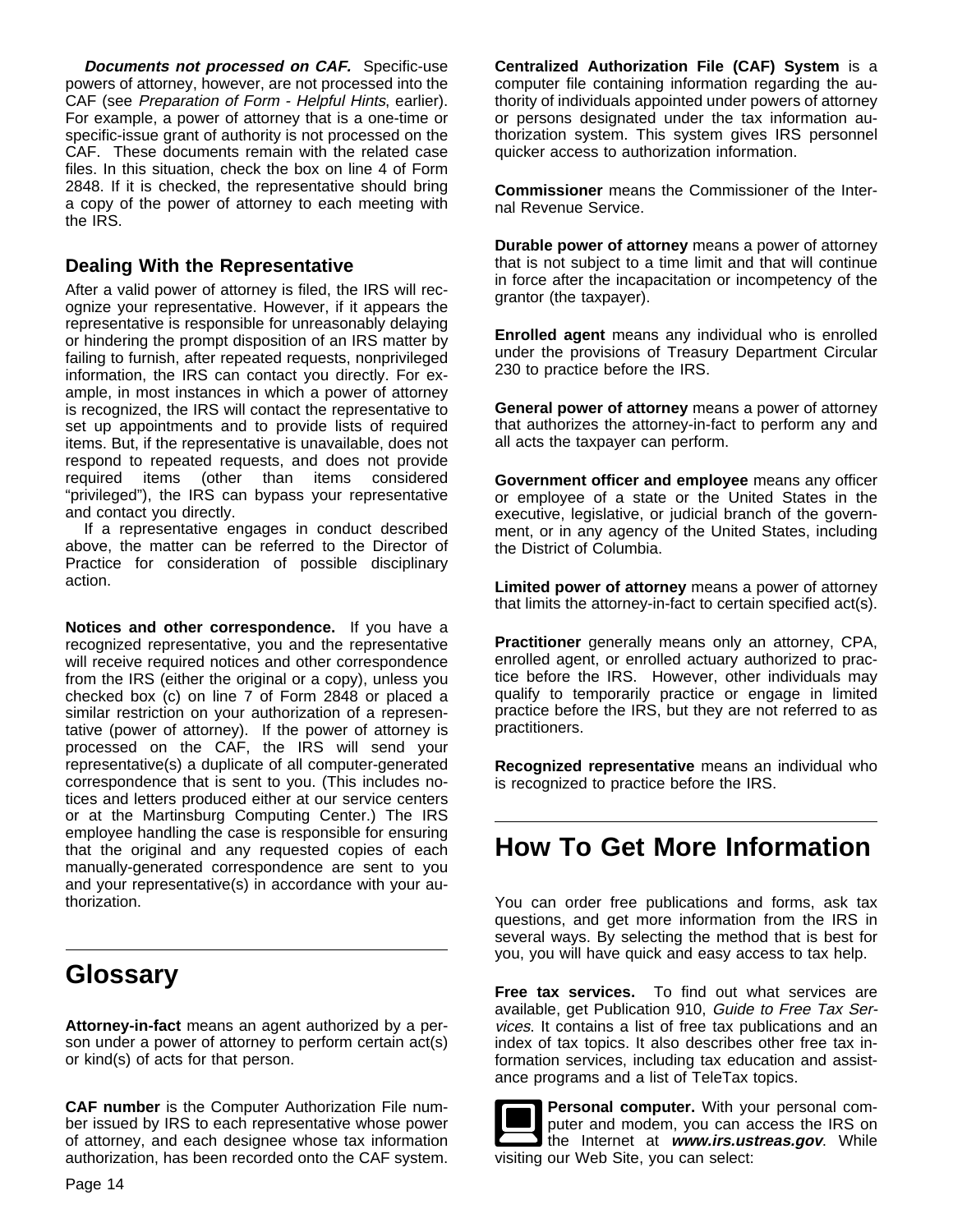- Frequently Asked Tax Questions to find answers to questions you may have.
- Fill-in Forms to complete tax forms on-line.
- Forms and Publications to download forms and publications or search publications by topic or keyword.
- Comments & Help to e-mail us with comments about the site or with tax questions.
- Digital Dispatch and IRS Local News Net to receive our electronic newsletters on hot tax issues and news.

You can also reach us with your computer using any of the following.

- Telnet at **iris.irs.ustreas.gov**
- File Transfer Protocol at **ftp.irs.ustreas.gov**
- Direct dial (by modem) **703–321–8020**

**TaxFax Service.** Using the phone attached to your fax machine, you can receive forms and instructions by calling **703–368–9694.** Follow the directions from the prompts. When you order forms, enter the catalog number for the form you need. The items you request will be faxed to you.



**Phone.** Many services are available by phone.

- Ordering forms, instructions, and publications. Call **1–800–829–3676** to order current and prior year forms, instructions, and publications.
- Asking tax questions. Call the IRS with your tax questions at **1–800–829–1040**.
- TTY/TDD equipment. If you have access to TTY/TDD equipment, call **1–800–829–4059** to ask tax questions or to order forms and publications.
- TeleTax topics. Call **1–800–829–4477** to listen to pre-recorded messages covering various tax topics.

**Evaluating the quality of our telephone services.** To ensure that IRS representatives give accurate, courteous, and professional answers, we evaluate the quality of our telephone services in several ways.

• A second IRS representative sometimes monitors live telephone calls. That person only evaluates the IRS assistor and does not keep a record of any taxpayer's name or tax identification number.

- We sometimes record telephone calls to evaluate IRS assistors objectively. We hold these recordings no longer than one week and use them only to measure the quality of assistance.
- We value our customers' opinions. Throughout this year, we will be surveying our customers for their opinions on our service.

**Walk-in.** You can pick up certain forms, instructions, and publications at many post offices, libraries, and IRS offices. Some libraries and IRS offices have an extensive collection of products available to print from a CD-ROM or photocopy from reproducible proofs.

| ۱<br>S |
|--------|
| ⊏      |

**Mail.** You can send your order for forms, instructions, and publications to the Distribution Center nearest to you and receive a response 7 to 15 workdays after your request is received. Find the address that applies to your part of the country.

- **Western part of U.S.:**  Western Area Distribution Center Rancho Cordova, CA 95743–0001
- **Central part of U.S.:**  Central Area Distribution Center P.O. Box 8903 Bloomington, IL 61702–8903
- **Eastern part of U.S. and foreign addresses:** Eastern Area Distribution Center P.O. Box 85074 Richmond, VA 23261–5074



**CD-ROM.** You can order IRS Publication 1796, Federal Tax Products on CD-ROM, and obtain:

- Current tax forms, instructions, and publications.
- Prior-year tax forms, instructions, and publications.
- Popular tax forms which may be filled-in electronically, printed out for submission, and saved for recordkeeping.
- Internal Revenue Bulletins.

The CD-ROM can be purchased from National Technical Information Service (NTIS) for \$25.00 by calling 1–877–233–6767 or for \$18.00 on the Internet at **www.irs.ustreas.gov/cdorders.** The first release is available in mid-December and the final release is available in late January.